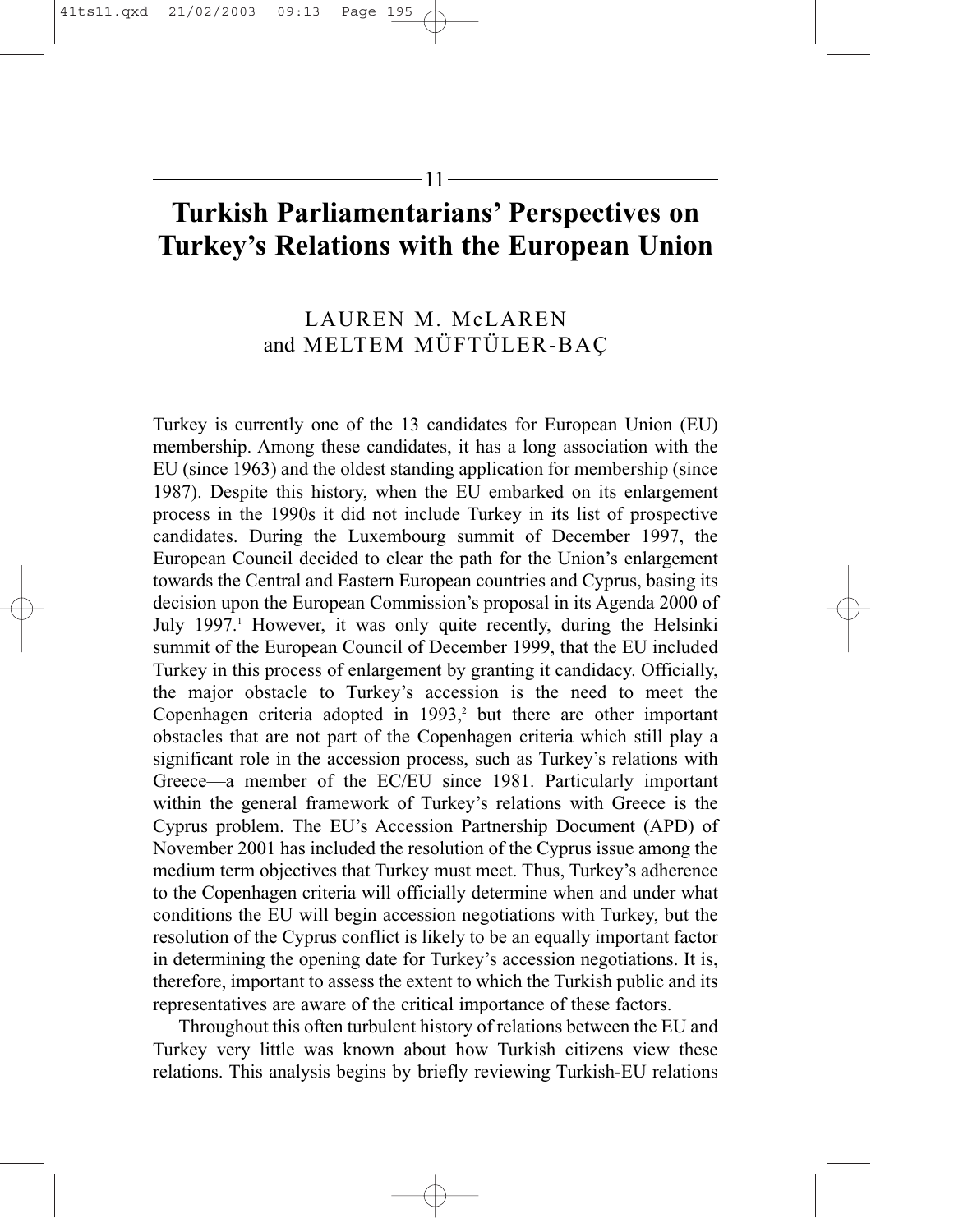in terms of the obstacles to Turkey's accession, and then presents the results of a survey that was conducted among a rather important portion of the Turkish citizenry, deputies in the Turkish parliament—namely the Turkish Grand National Assembly (*Türkiye Büyük Millet Meclisi*— TBMM). These individuals are important not only as representatives of public opinion related to the EU but also as decisionmakers in the adoption of new legislation which is required to meet EU standards. Specifically, Turkish members of parliament (MPs) must give final approval to the government's EU-related proposals, many of which touch upon extremely controversial issues such as minority rights and privatization of industries. The MPs' perceptions of the EU are, to a great extent, shaped by their party line and affiliations. Nevertheless, it is important to assess their individual perceptions as they are representatives of the mass public.

Our survey of 61 MPs was conducted in April/May 2000. The results indicate that, despite the ups and downs in Turkish-EU relations and some fears that cultural/religious issues might prevent Turkey from one day becoming a full EU member state, most members of the Turkish Parliament are rather hopeful about Turkey joining the EU in the relatively near future. The results that address the perceived obstacles facing Turkey, the benefits to be gained from membership and the attitudes towards one of the specific issues involved in Turkish-EU relations—the Cyprus issue—are the focus of the current analysis.

We believe that in terms of the Turkish political elite's perceptions of EU membership and Turkey's position in the EU's enlargement process the findings of this contribution will shed light on Turkey's negotiations with the EU and its future prospects. Specifically, should the results indicate a lack of consensus regarding Turkey's accession to the EU or a lack of acceptance of the potential problems that must first be resolved this will not bode well for Turkey's future EU membership. The reforms that must be made in order to meet the EU's Copenhagen criteria are extensive and some will be economically and politically painful. If there is no consensus regarding EU membership in the first place it will be quite difficult for the government to continue pushing through the necessary changes in the TBMM.3 Similarly, results indicating a lack of understanding among the deputies concerning the significance of Cyprus in Turkey's relations with the EU—or no willingness to concede that that there is a problem in Cyprus—would not bode well for generating a domestic consensus on its resolution, even though the resolution of the Cyprus conflict is not part of the Copenhagen criteria. Thus, we believe an analysis of the attitudes of the Turkish political elite is important in order to assess the nature of Turkey's negotiations with the EU.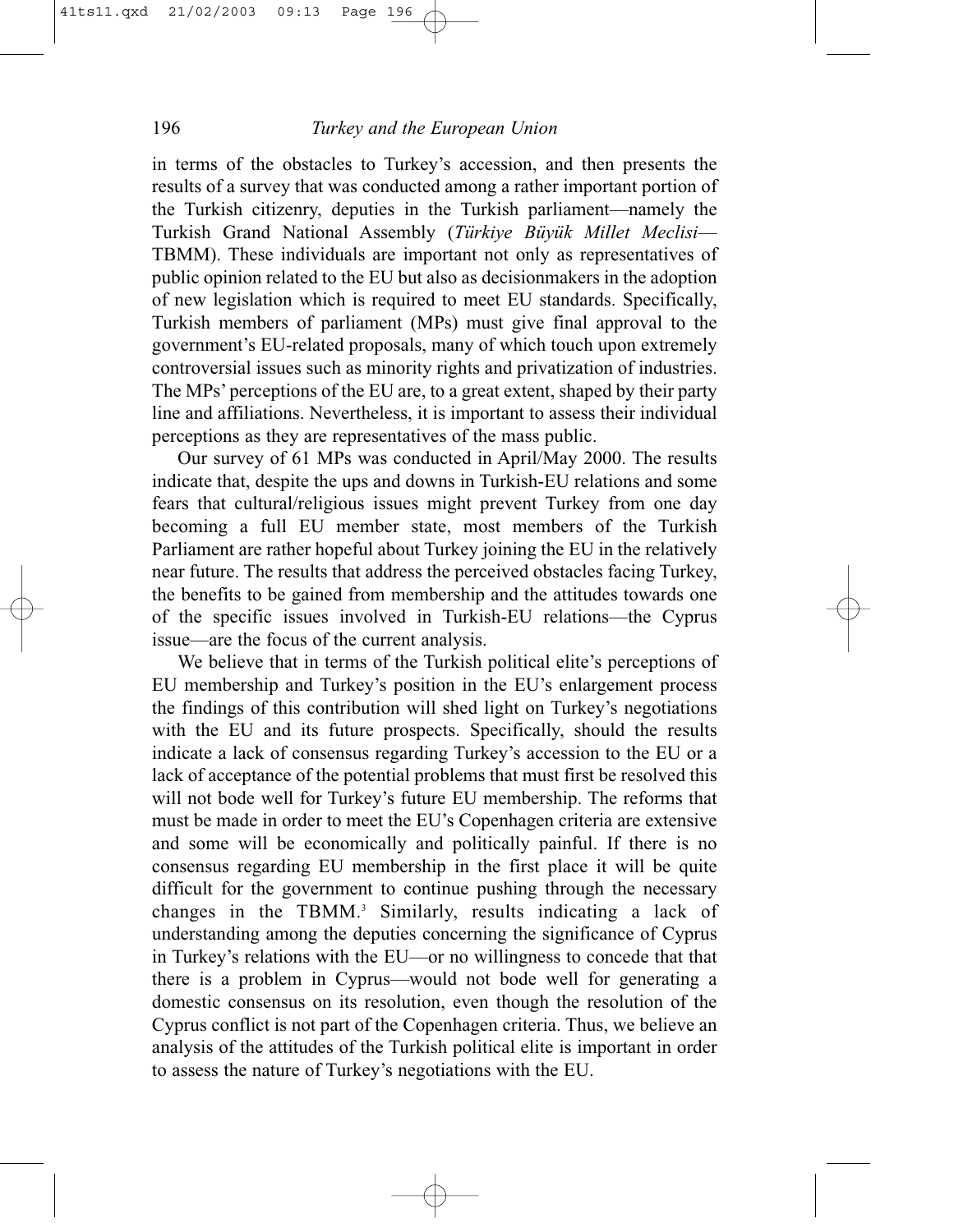## TURKEY'S RELATIONS WITH THE EUROPEAN UNION

At the end of the Second World War a new European order was created with the establishment of new institutions. Turkey became a member of several European and western organizations, such as the Organization for Economic Cooperation and Development (OECD [1948]), the Council of Europe (1949) and the North Atlantic Treaty Organization (NATO [1952]). The quest for external validation of its European credentials and a desire to participate in a community of Europeans eventually led leaders to apply for associate membership of the European Economic Community (EC) in 1959.4 The Ankara Agreement, modeled according to the Greek Association Agreement—the Athens Treaty, was signed in 1963.<sup>5</sup> Article 28 of the Ankara Treaty stipulates that Turkey's full membership would be possible when both the EC and the Turkish political elite find that Turkey would be able to meet the obligations of membership. Thus, there was a great deal of encouragement for Turkey to continue on its stated path of becoming part of the community of Europe.

Turkey is one of two countries whose Association Agreement (AA) stipulated that it would be welcome to join the EC as a full member at a future date when able to fulfil the requirements of membership; the other country with a similar clause in its AA being Greece.<sup>6</sup> The Association Agreement was amended in 1970 with the signing of the Additional Protocol, which stated the ultimate goal as the creation of a customs union between Turkey and the EC by December 31, 1995. Relations between the two sides, however, were far from cordial between the time of the Additional Protocol and the establishment of the Customs Union.7 This was partly as a result of perceived bad relations and partly because the prime minister at the time, Bülent Ecevit, was concerned about the negative effects of moving forward with the completion of the Customs Union and wanted to catch up to the EC countries before continuing with the tariff reductions.8 Turkey then froze relations with the EC in 1978. To make matters worse, Turkey experienced a military coup in 1980 and, since the EC does not associate itself with non-civilian governments, the Association Agreement was frozen. However, in 1986, under Turgut Özal, a prime minister who believed that economic integration with the EC would be good for the Turkish economy, relations finally began to return to normal, and a year later Turkey applied for full membership of the EC.

By this time, Greece, Spain and Portugal had been accepted into the EC as full members, and the Commission's response to the Turkish application was that accession negotiations between the EC and any country could not feasibly begin until 1993 because of the need for further deepening of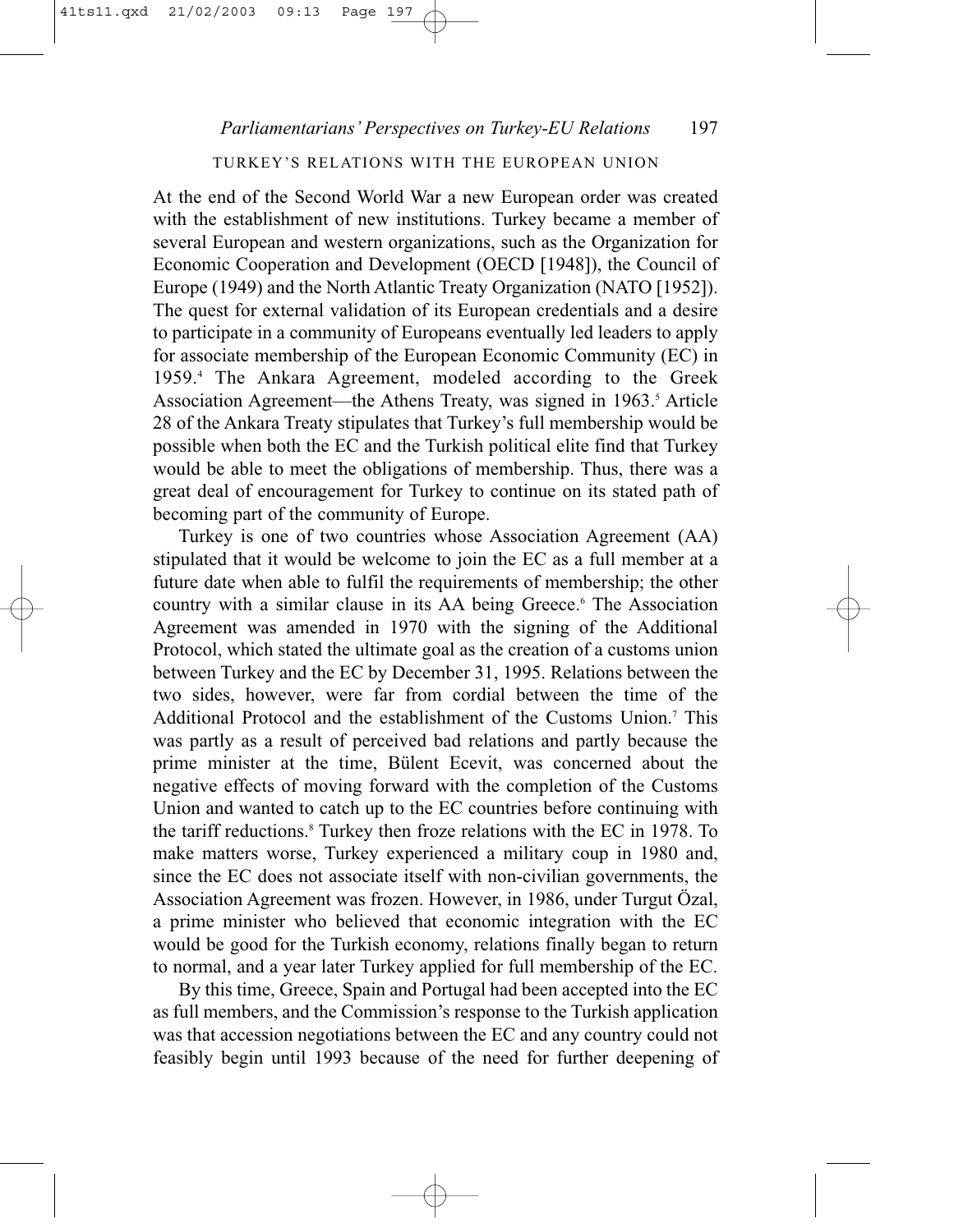integration among the current members. The Commission recommended revitalization of the Association Agreement with the realization of a customs union as a short-term goal. In line with the Commission's recommendation, a customs union for industrial products was realized on December 31, 1995, as foreseen by the Ankara Treaty and the Additional Protocol. It should be noted that Turkey is the only country that realized a customs union with the EC prior to full membership.

Turkish hopes for full membership in the EU evaporated with the Luxembourg European Council summit meeting of December 1997, which delivered a major blow to Turkish-EU relations: it was decided that accession negotiations were open to all applicant countries except Turkey. The former communist countries, as well as Cyprus, appeared to have moved up in the queue, and many of these countries are likely to be included in the next wave of enlargement.<sup>9</sup> The period from 1997–99 was turbulent for Turkey's aspirations in the EU, with widespread expressions of hopelessness and hostility towards the EU. However, since 1999, there has been a major breakthrough in Turkish-EU relations. Somewhat unexpectedly, the EU opened the door for Turkish candidacy, relatively shortly after the aforementioned ominous Luxembourg summit. Apparently, within two years of the Luxembourg summit, EU preferences changed,10 and by the December 1999 Helsinki summit the countries that had been the strongest holdouts on Turkey's membership, namely Germany and Greece, finally gave in and agreed to grant Turkey candidacy.

On November 8, 2000, the European Commission adopted its Accession Partnership Document for Turkey, which was approved in the General Affairs Council of December 4, 2000, and finally adopted by the Council on March 8, 2001. Turkey adopted its National Program for the Adoption of the *acquis* on March 19, 2001. Despite these positive developments, as of the summer of 2002, accession negotiations with Turkey have not begun.11 Consequently, Turkey is the only candidate country that the EU did not include in its calculations of voting power and representation in the EU institutions made at the Nice summit in December 2000.<sup>12</sup>

As the above section illustrates, Turkey's relations with the EU have been an integral part of its foreign policy since the end of the 1950s and gained significant momentum in the 1990s with the EU's enlargement process. Although Turkish-EU relations date back to the 1950s, until quite recently very little has been known about Turkish public opinion regarding the European Union and, even with the conducting of public opinion polls on attitudes toward the EU within the last year, there has not been much focus on elite opinions. On the other hand, Turkish political leaders themselves do not seem to have a proper understanding of what EU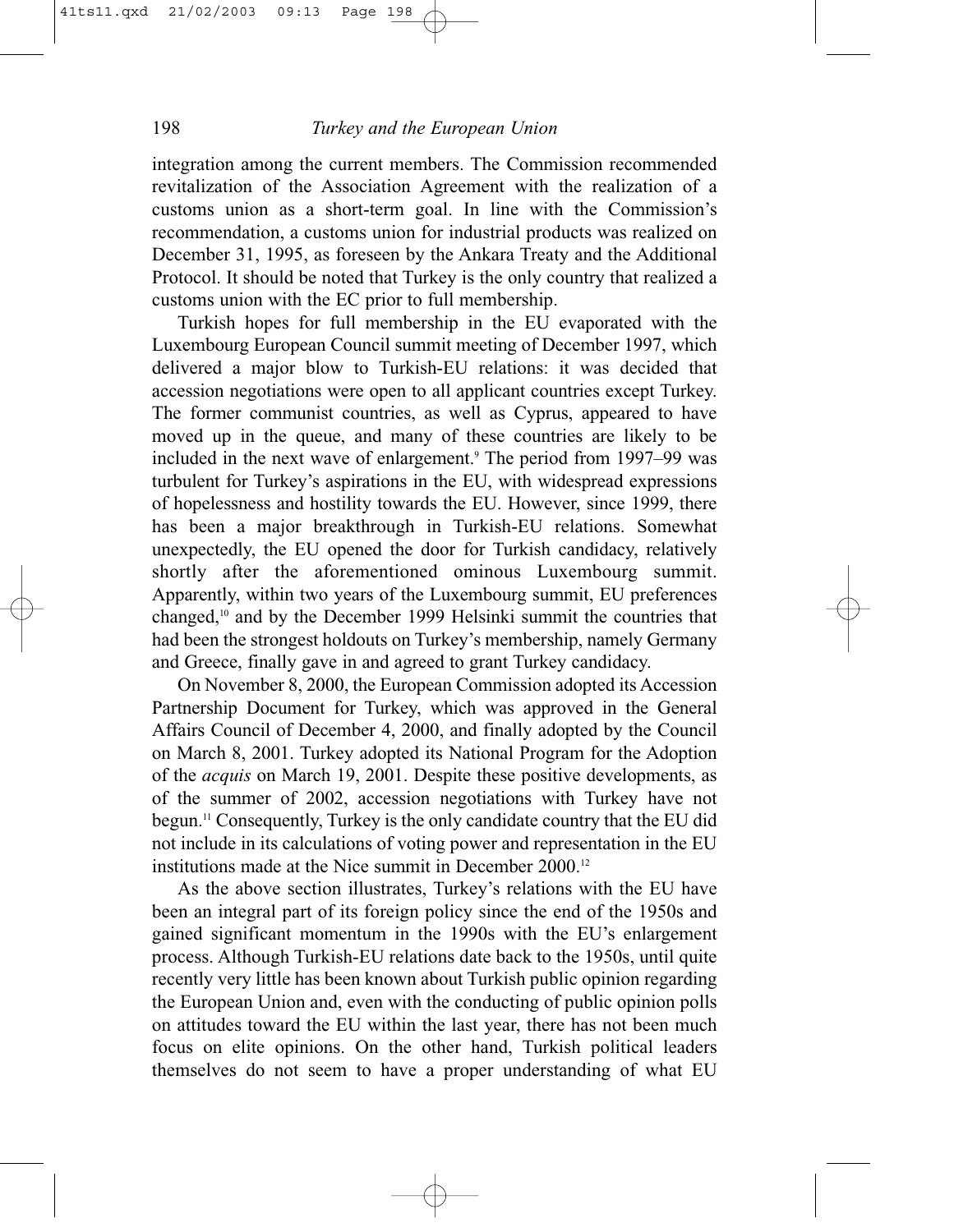membership entails. For example, Ecevit's perception of the EC in the 1970s and Özal's in the 1980s seem to be based solely on economic terms, most probably underestimating the political dynamics of European integration. Moreover, some of the constitutional reforms that have been proposed by these elites—especially related to the role of the National Security Council and to Article 159 of the Turkish Penal Code, which deals with punishments for criticizing the state—indicate a fairly fundamental misunderstanding regarding the sort of reforms the EU is demanding. A few things, though, have been learned about non-political elites through a survey conducted by McLaren in 2000 with business people, journalists, academics and bureaucrats.<sup>13</sup> The results of that study indicate considerably favorable attitudes towards Turkey's potential EU membership as well as hope that it will indeed occur in the relatively near future. However, those in the position of law and policymaking regarding Turkey's adoption of the *acquis* have not yet been interviewed to assess their opinions on Turkish-EU relations. Thus, we aim to open the black box of the Turkish state by studying the attitudes of the political elites in Turkey towards the EU, or, at least, to gain some insights regarding it.

Similarly, very little research has been conducted in analyzing attitudes towards EU membership among the candidate countries. Recent work on this subject is mostly directed towards the Central and Eastern European countries and the publics of the Baltic states.14 We believe studying public support in candidate countries towards EU membership is important in order to gain new insights into the much-neglected aspects of EU enlargement and the attitudes of the candidate countries. Using a survey conducted among a random sample of Turkish MPs in April and May 2000, we investigate deputies' views on whether Turkey will ever join the EU, what they perceive as the most important obstacles facing the country's membership and what they see as the largest advantages and disadvantages of joining the EU. One should keep in mind that the survey was conducted in spring 2000 and some of the MPs' perceptions might have changed since then.

#### THE SURVEY

The Turkish parliament comprises of 550 members. Because of resource limitations, we were able to select roughly ten percent of the entire assembly for an interview. A combination of stratified and systematic sampling was used to select the sample. In order to ensure adequate representation from the various parties in the assembly, we compiled a list of deputies sorted by party and then alphabetically by surname within the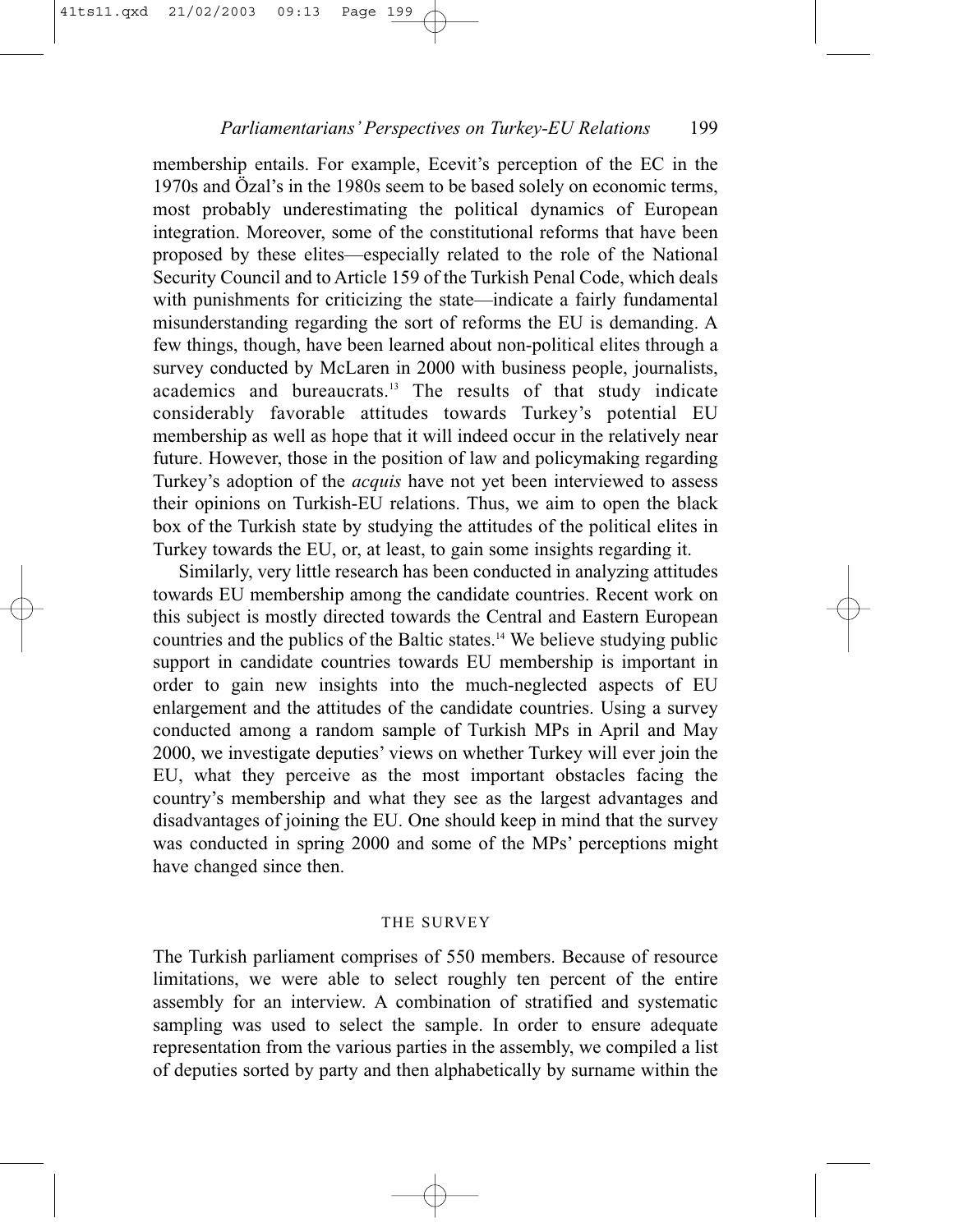party list. We then systematically selected every ninth deputy, the first one being selected randomly by computer program. As the list was in order by party, this ensured that the party distribution in the sample would approximate the party distribution in the parliament. If a deputy could not be interviewed, then the person above him or below him on the list was chosen by a flip of a coin. Approximately ten percent of the sample had to be reselected in this manner.

Before discussing the substantive results of the survey, we will first describe the basic characteristics of the respondents. Almost all respondents in the sample were male (97 percent), but since only four percent of the entire TBMM is female, this overwhelmingly male response was expected. Most of the respondents (71 percent) held an undergraduate degree, with a small minority having received a Master's or Ph.D. (ten percent had either an MA or MS and seven percent had a Ph.D.) and another minority having finished school at the high school level or lower (five percent had finished primary or secondary school, while eight percent had finished high school). The percentages from each party were: Motherland Party (*Anavatan Partisi*—ANAP), 13 percent; True Path Party (*Doğru Yol Partisi*—DYP), eight percent; Democratic Left Party (*Demokratik Sol Parti*—DSP), 18 percent; Virtue Party (*Fazilet Partisi*— FP), 33 percent; Nationalist Action Party (*Milliyetçi Hareket Partisi*—MHP), 28 percent.

These percentages under-represent ANAP by about three percent, DYP by about eight percent, and DSP by approximately seven percent, but overrepresents FP by approximately 14 percent and MHP by about five percent. It is well known from sampling theory that the smaller the sample size, the larger the likelihood of drawing an unrepresentative sample. A sample of 61 (which is the number of our respondents) is extremely small, and thus the fact that it does not represent the parties perfectly is not all that surprising. In our case, the political right—the Virtue Party and the Nationalist Action Party—is particularly over-represented. This could have implications for the opinions and preferences reported by our respondents. In order to check for this, we constructed a variable which weights the deputies according to the actual size of their party in the parliament, reducing the weight of the FP and MHP deputies and increasing the weight of the other deputies. However, the multivariate analyses are virtually identical whether the weighted or unweighted data is used. Thus, we report the unweighted results. On the other hand, the observations are weighted for the one analysis that includes a comparison across the parties so that we can make some speculation about the preferences of the governing coalition between 1999 and 2002 (see section on Cyprus below).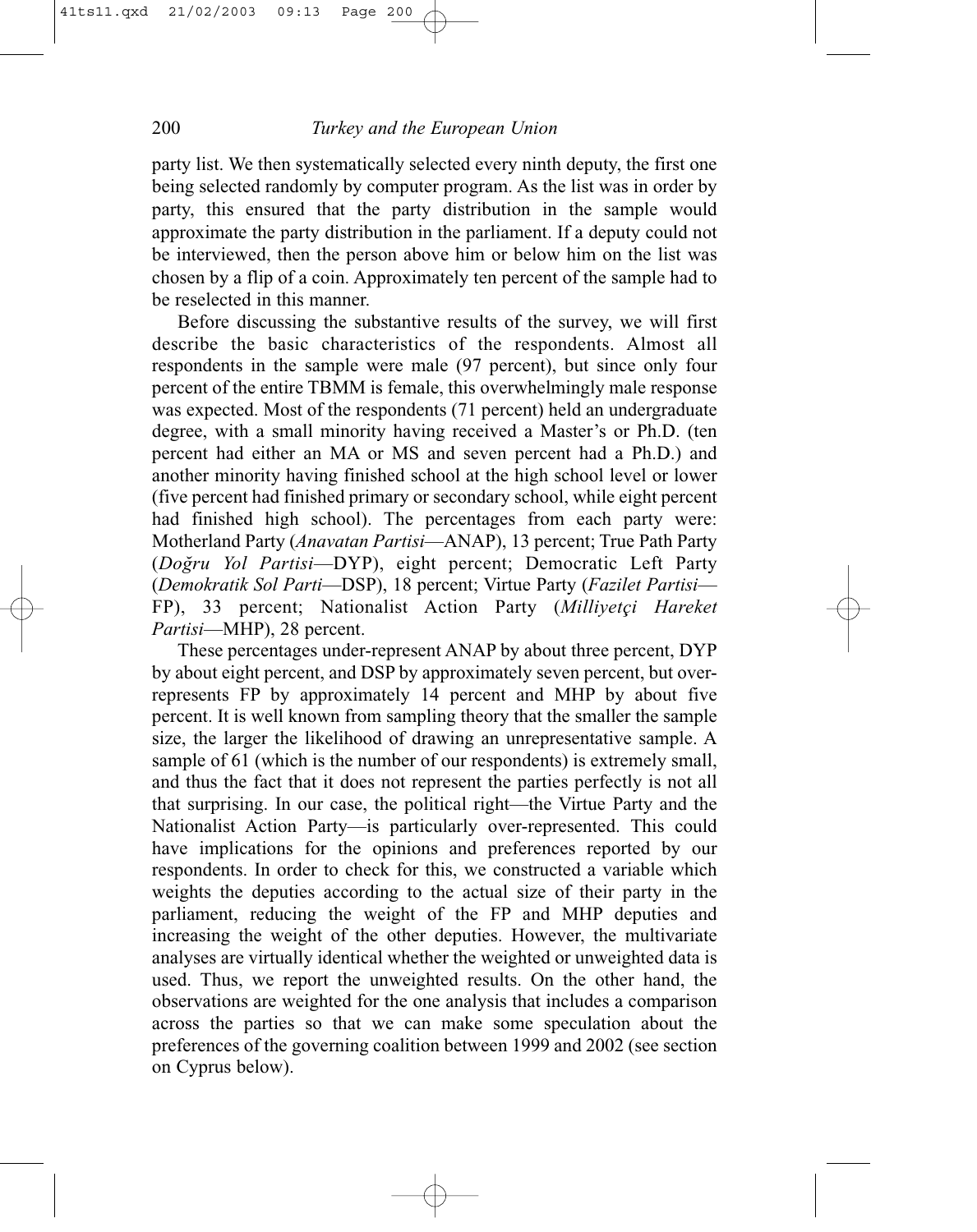#### PERCEIVED OBSTACLES

What are the obstacles that Turkish MPs see facing Turkish full membership of the EU? The survey measures the perceptions of these obstacles and, in that manner, we hoped to unveil any discrepancies between the Turkish MPs' perceptions about the EU's reservations towards Turkey and the EU reality.

We expected the answers to this question to be based on a few different sources. One source is the reports of the European Commission on the problems facing Turkey's EU membership. Although Turkey was still not included in the list of candidate countries at the time of the June 1998 Cardiff Council, the EU attempted to bring Turkey back into the realm of the EU by suggesting that it should continue working towards full membership. To that end, the Council asked the European Commission to write a report on Turkey's candidacy. In fact, all of the candidate countries' progress in meeting the Copenhagen criteria has been evaluated by the European Commission on an annual basis since 1998. The objectivity of these criteria is best summarized by the Commissioner responsible for Enlargement, Guenther Verheugen, who contends that "negotiations should proceed on the basis of merit not on the basis of compassion."<sup>15</sup> Turkey, as a candidate country, is subject to this evaluation in terms of its ability to meet the Copenhagen criteria.

The first report on Turkey in 1998 emphasized the following political and economic problems.16 The political problems are related to three important issues: human rights violations, including torture and lack of freedom of expression, mostly resulting from the conflict in the southeastern part of the country;<sup>17</sup> military (that is, National Security Council) independence from civilian control; and Turkey's handling of the Cyprus issue. The economic problems mentioned include: inefficiency in the agricultural sector due to small farm holdings; financial sector problems revolving around the problem of a small number of banks holding a large amount of assets; inflation; socio-economic problems like illiteracy, infant mortality and poor health care; regional disparities in GNP and socio-economic development; price setting in agriculture, energy and transport; and the domination of manufacturing by small firms which would likely have difficulty if they faced more competition from manufacturing companies in the EU.

Four more Commission reports have been issued since then, in October 1999, November 2000, November 2001 and October 2002, all of which mentioned the same problems. Thus, after repeatedly hearing the same issues related to political and economic problems raised by the Commission, it seems likely that Turkish members of parliament will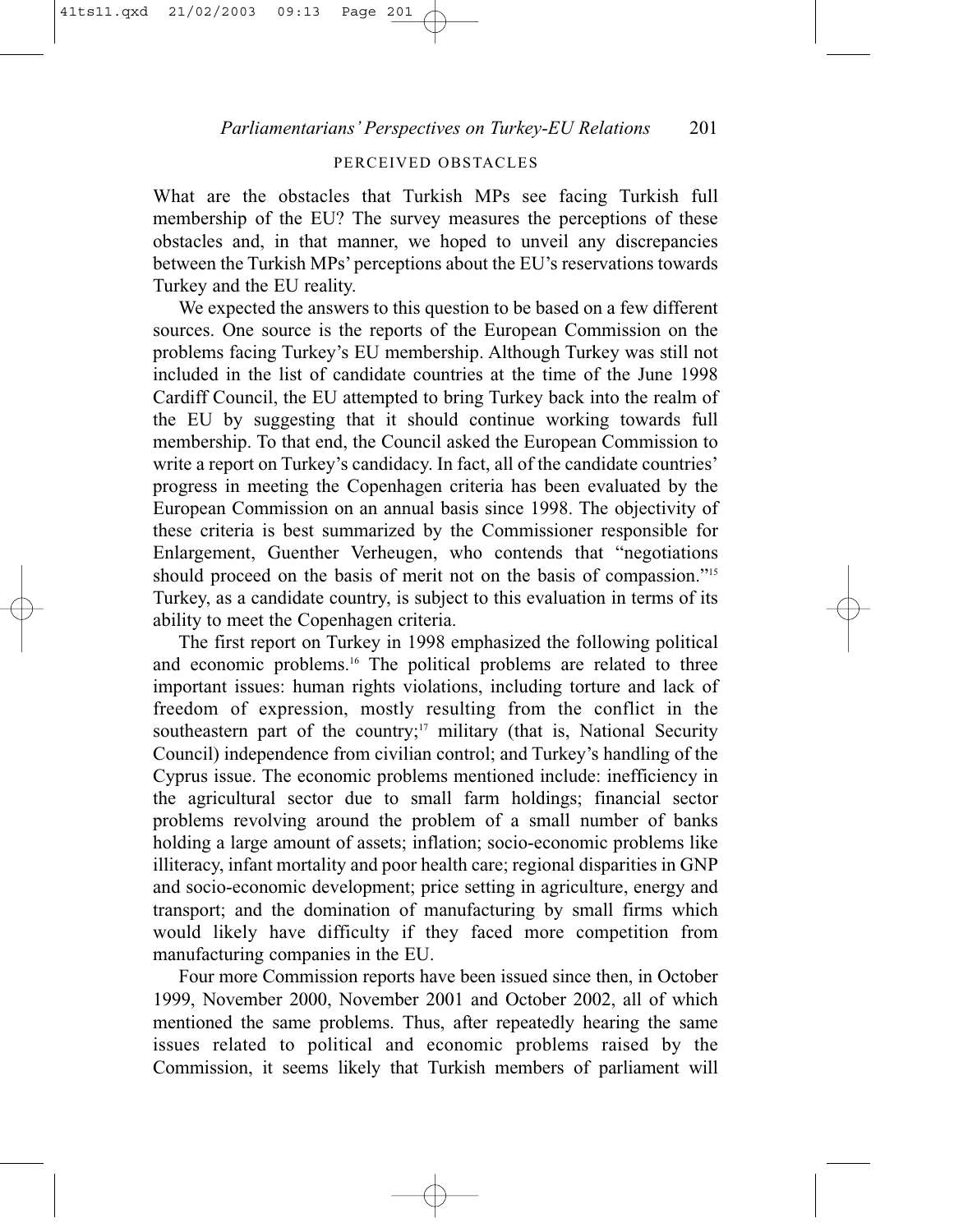themselves emphasize many of these problems. The Progress Reports of 1998 and 1999 and the Commission's 1989 Opinion on Turkey's application preceded the survey, thus we expected the MPs to raise these problems.

In addition to Turkey's ability to meet the Copenhagen criteria, we expected the deputies to emphasize Turkey's religious differences and large population size as other major obstacles to its membership. These problems are not stated officially by the EU, in line with maintaining the ostensible objectivity of Copenhagen criteria. Particularly after the implicit rejection of Turkish candidacy during the Luxembourg summit, many Turks began to believe that the problem with Turkey was not the economy or the political system but that the EU rejected Turkey's candidacy for religious and cultural reasons. This feeling is substantiated by the fact that other prospective members have had similar problems (Romania, for example) and were still granted candidacy. By the mid-1990s, based on comparative measures such as Freedom House scores, Romania and Turkey were roughly equivalent in terms of democratic development.<sup>18</sup> Moreover, Romania's GDP/capita was approximately half that of Turkey.19 Although Romania's political situation improved rapidly between 1996 and 1997, from the Turkish point of view it might have seemed rather odd (and suspicious) that the country would be accepted as a candidate for full membership so quickly, even after such improvements. The fact that another politically and economically backward country was accepted into the EU circle fairly easily, whereas Turkey was not, led to speculation regarding why this might be the case. Such speculation was that the real problems for Turkish membership are the rather unmentionable factors of religion and culture.<sup>20</sup>

Until the Helsinki summit there was a great deal of pessimism and a belief that "they will never let us in" because of these cultural and religious factors, and that the Europeans were simply hiding their cultural prejudice by emphasizing human rights problems in Turkey. As one scholar contends, "There often seems to be an air of unreality—not to say disbelief—in Brussels and the Community at large about the very idea of Turkish membership."21 Former Turkish prime minister Mesut Yılmaz accused the EU of erecting another Berlin Wall in Europe around cultural identity with the Luxembourg decision.<sup>22</sup> Some of the declarations coming from the EU front did not help matters either as seen in the example of the European People's Party (the Europe-wide Christian Democratic group) declaration of March 4, 1997: "The European Union is a civilization project and within this civilization project, Turkey has no place."23 Thus, while we expect that the Helsinki summit should have dispelled much of this belief, there might be some lingering doubt about these issues in the minds of the Turkish elite.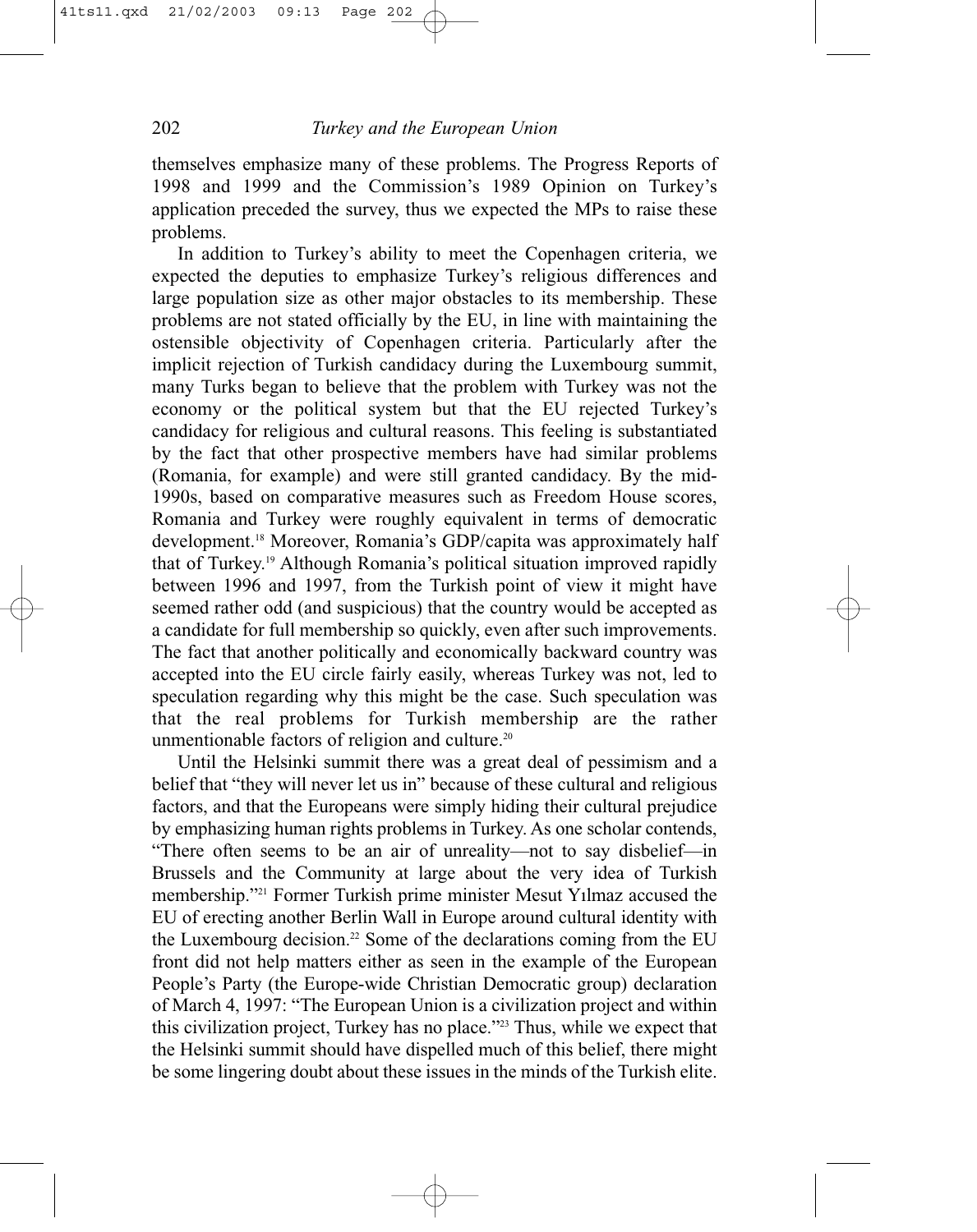Similarly, we expected the deputies to emphasize the population factor and the difficulty of incorporating Turkey into the EU structure. With a relatively poor population of approximately  $68$  million,<sup>24</sup> there are also concerns of mass migration from Turkey to the EU, redistribution of regional development funds and allocation of votes and seats in EU institutions such as the Commission, Council of Ministers and European Parliament. The impact of this concern was illustrated with the Nice Council's decision to omit Turkey from the calculations of voting power in an enlarged Union. Turkey's population is larger than all member states except Germany, as well as the candidate countries; in this context, one should note that the second most populous country among the candidates is Poland, with only 39 million people. The population factor is, of course, not part of the Copenhagen criteria but nonetheless it would be an important factor impacting on Turkey's membership to the EU.25

We posed the question about obstacles facing Turkey in two different ways.<sup>26</sup> In the first question, we simply asked "In your opinion, what is the most important obstacle that must be overcome before Turkey will be admitted to the EU as a full member?" The MP was allowed to answer this question freely, giving multiple answers. The summary of responses to this question appears in Table 1. These findings indicate that the deputies in the parliament overwhelmingly emphasize the political difficulties facing Turkey: problems of democratization, human rights improvement, and even improvement of the legal structure. There is also, however, some emphasis on socio-economic problems, including general economic problems, as well as specific human development problems, but it appears that—according to the MPs in TBMM—the most important issues that must be resolved are political.

TABLE 1 MOST IMPORTANT OBSTACLE FOR TURKISH MEMBERSHIP OF EU (OPEN-ENDED)

| <b>Obstacle</b>                                                          |    |
|--------------------------------------------------------------------------|----|
| Political problems: human rights violations, democratization             | 43 |
| Socio-economic problems: economic development, infrastructure, education | 27 |
| $Other*$                                                                 |    |
| Legal structure                                                          |    |
| Cultural differences                                                     |    |
| Size of the Turkish population                                           |    |
| Number of responses**                                                    | 82 |

*Notes*: \* This category includes responses such as problems in the Southeastern part of the country, the bureaucracy, and prejudice/hostility from the west.

\*\* Multiple responses were allowed.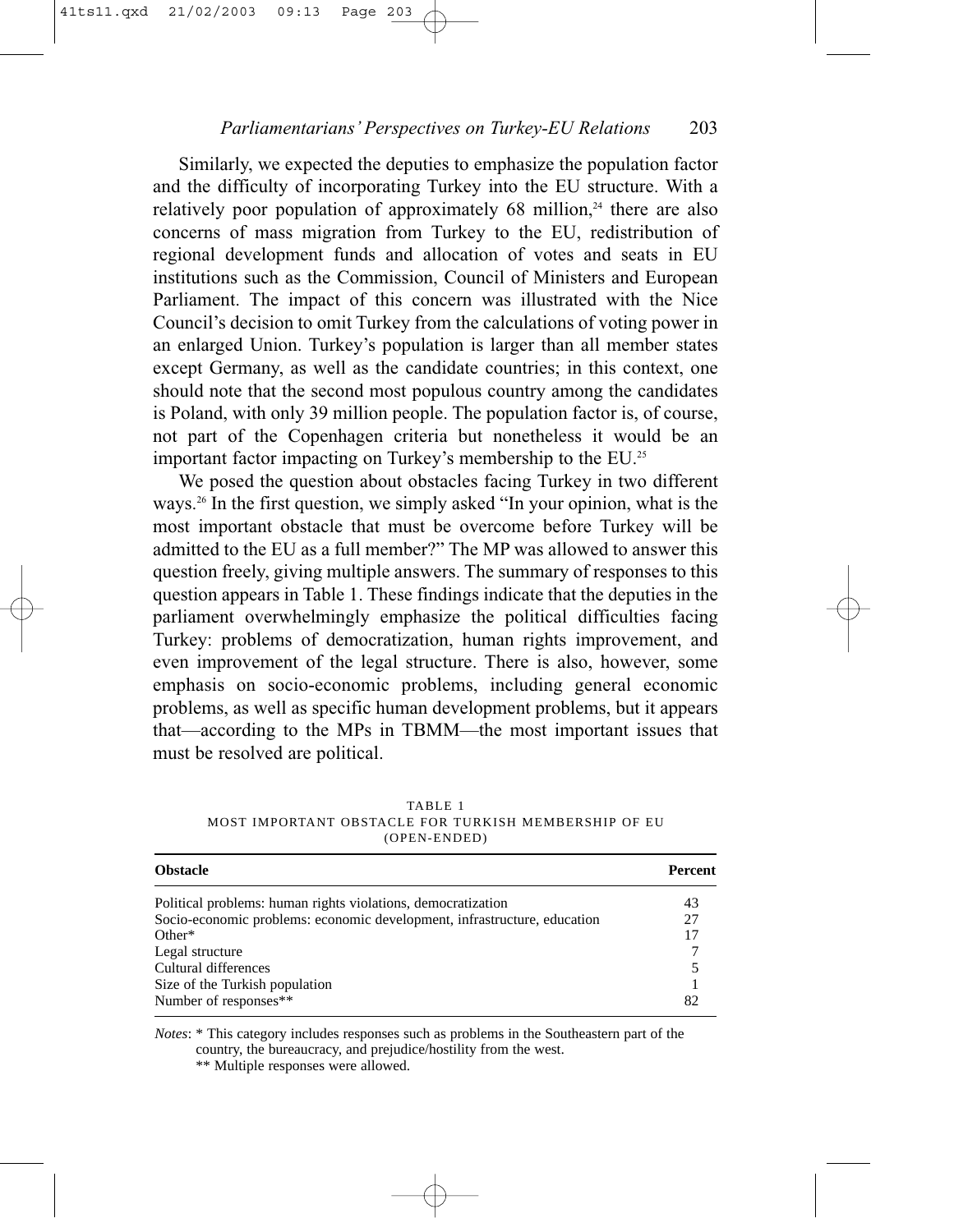The second way in which this question was asked was by presenting the deputy with a list of potential obstacles facing Turkish membership of the EU and to ask him/her to rank these in terms of importance. The obstacle list appears in Table 2, along with the percentage of respondents who indicated each of these as the first—most important—obstacle. The percentages in this table mostly mirror those in Table 1. We find a rather large emphasis on political problems, mostly democratization and human rights development, with some acknowledgement of the importance of the role of the military in politics, but a reduced emphasis on problems of economic development. Furthermore, while very few deputies mentioned problems of religion in the open-ended question (Table 1), when presented with it in a list of potential obstacles 13 percent of the sample pointed to this problem as the most important obstacle. Thus, we find some concern among political elites that this somewhat unmentionable (and unchangeable) factor will keep Turkey out of the EU. As for the population factor, we found very little emphasis on the role of population: only one percent of the MPs mentioned this factor as the most important obstacle in an open-ended format and seven percent in the prepared list of obstacles. We found this to be an interesting result given the current debate in the EU on institutional reform and voting and representation weight of the member states. It is also worthwhile to note that, while population is not openly identified by EU officials as an important obstacle for Turkey's accession negotiations, it is raised as an important consideration behind closed doors, threatening member states with unwanted immigration, loss of structural funds and increased contributions to the EU budget.

TABLE 2 MOST IMPORTANT OBSTACLE (PREPARED LIST)

| <b>Obstacle</b>                                              | Percent        |
|--------------------------------------------------------------|----------------|
| Political problems: human rights violations, democratization | 36             |
| Lack of economic development                                 | 15             |
| Turkey's being a Muslim country                              | 14             |
| Position of the military in politics                         | 8              |
| Large size of the population                                 | 7              |
| Problems in the Southeastern part of the country             |                |
| All or several of these are equally important                |                |
| Cyprus                                                       | 3              |
| Young population                                             | 2              |
| None of these are obstacles                                  | $\overline{c}$ |
| Number of responses                                          | 59             |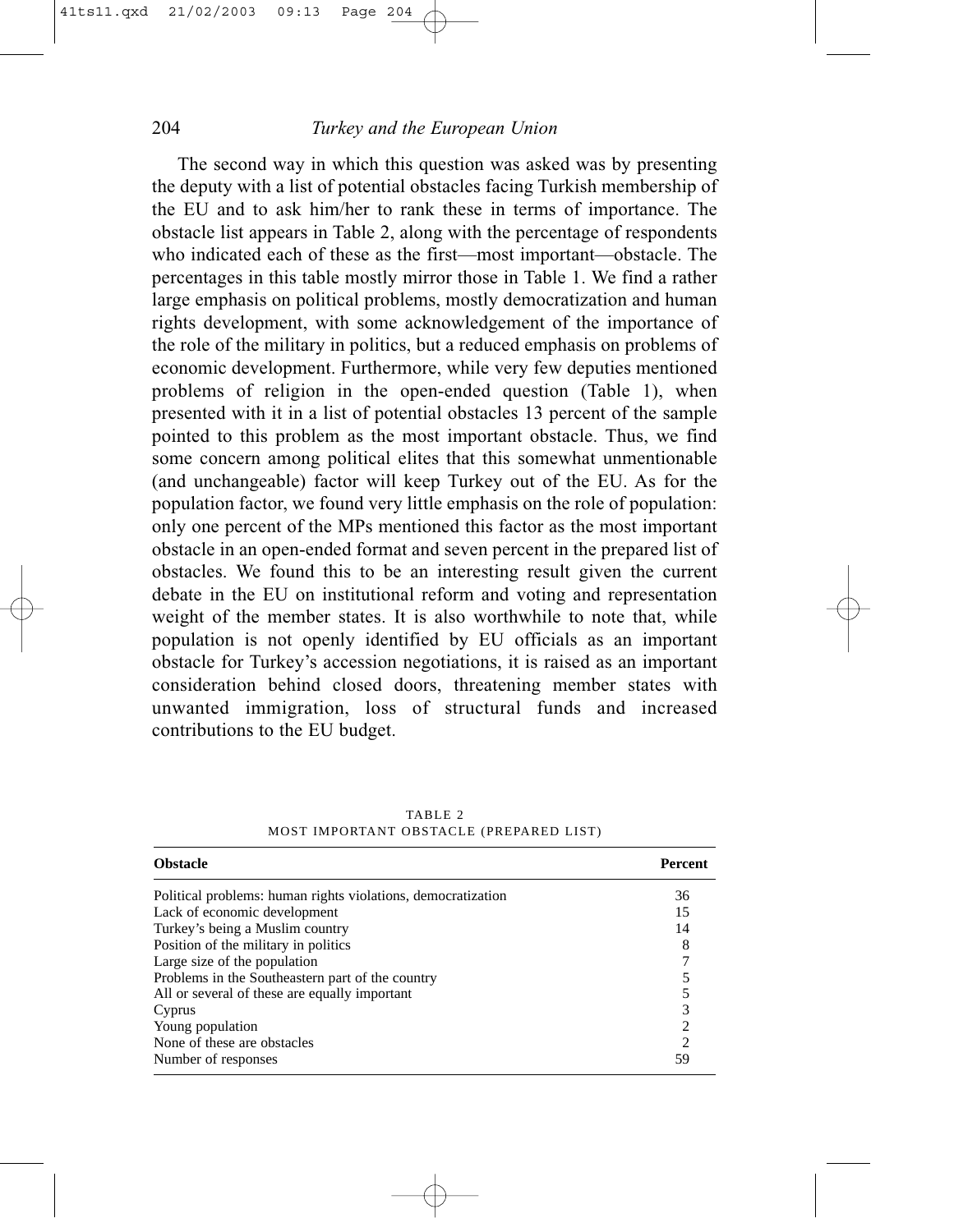#### *Cyprus*

Since 1993, the resolution of the Cyprus problem has become a foreign policy objective for the EU.27 The EU opened accession negotiations with Cyprus following the 1997 Luxembourg summit, hoping that EU membership would provide an incentive to the Turkish and the Greek Cypriots to resolve their differences. The possibility of Cyprus' membership in the EU is becoming more concrete as EU members would like to see the first wave of entrants participate in the European Parliament elections to be held in 2004 and Cyprus will accede to the EU on May 1, 2004. The Cyprus problem clearly impacts on Turkey's negotiations with the EU as well as its pre-screening process. For example, during the preparations of the Commission's APD for Turkey, "Greece persuaded its 14 members in the Union to add resolving the division of Cyprus to the list of short-term actions that they (Turks) must carry out before the start of membership negotiations."28 Currently, Greece is threatening to hold up the EU's eastern enlargement plans if Cyprus is not included in the next wave of enlargement.<sup>29</sup> Thus, the EU would like to see a settlement of the dispute over the island as soon as possible.<sup>30</sup>

The EU has made its views known clearly and firmly regarding the need to resolve the Cyprus issue before Turkey can enter the EU although this issue was not included in the Copenhagen criteria. It is, therefore, rather surprising that in the questions regarding obstacles facing Turkey in its bid to join the EU there appears to be a severe de-emphasis on resolving the Cyprus issue among the MPs. Not a single deputy mentioned this as a problem for Turkey's candidacy in the open-ended format, and only three percent mentioned it when prompted with this option in a list of potential obstacles. As indicated above, this stipulation is repeated in the Commission Reports in 1998 and 1999, both prior to the survey.<sup>31</sup> The implication seems to be that if Turkey can resolve the other problems—democratization, human rights improvement and economic development—the Cyprus issue will not really be a major obstacle and that the EU would allow Turkey into the organization regardless of the fact that Cyprus remains divided. It should be noted that these results mirror those from the non-political elite survey, in which only one person mentioned problems with Greece as being an obstacle to Turkey's candidacy.<sup>32</sup>

The de-emphasis of this major conflict with Greece among all influential groups—political and non-political alike—could have its roots in a failure to fundamentally accept that there *is* a problem in Cyprus, and this, in turn, has its roots in a belief that the international community has taken the wrong side of the dispute. In other words, if you perceive that your side has done nothing wrong you are also likely to perceive that there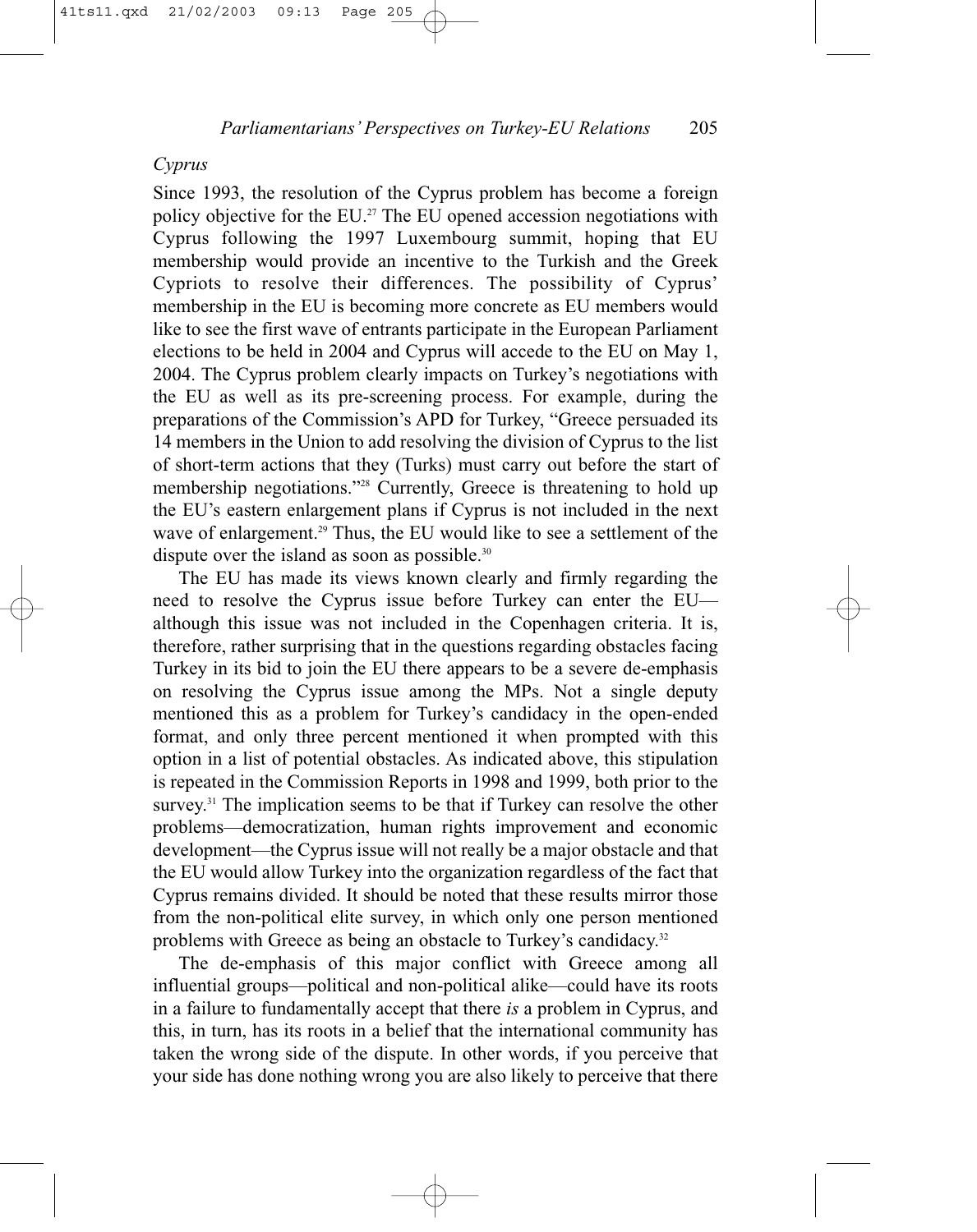is no problem to overcome. Indeed, statements from high-ranking state officials, including the former prime minister, make it clear that the resolution of this problem does not involve any change in Turkish policy with regard to Northern Cyprus. As Prime Minister Ecevit has stated, "During the Helsinki talks we underlined our sensitivity on the Cyprus issue. We stressed that we would not make a concession on that issue … When clearing the path for us by giving us candidate status, the EU knew that there were two states in Cyprus. It would be out of the question for the EU to expect Turkey to change its well-known views now."33

In order to determine whether there is a consensus regarding the solution to this problem, we asked the deputies how they believe the issue will be resolved (see the Appendix for the exact wording). We expected that if the resolution of this dispute is taken seriously by the Turkish leadership there would be a general outline of the expected goals of the conflict resolution and, in turn, that MPs would know what those expected goals are. Instead, we found a very divided distribution of responses: 48 percent of the deputies claimed that the Turkish Republic of Northern Cyprus (TRNC) must be recognized as a sovereign state; 46 percent said that the two sides should be reunited in a federal state; and two percent stated that the problem will never be resolved.<sup>34</sup> Thus, roughly equal numbers of deputies argue for extremely conflicting outcomes for this dispute.

However, even the notion of following the party line on the issue of Cyprus is questionable. While it may seem as if there is actually a great deal of discussion of this issue and that parties are simply in conflict over how to resolve it, when we examine the responses to this question by the deputy's party affiliation we see that within the parties there is a great deal of dispute (see Table 3).<sup>35</sup> ANAP—a center-right party—appears to be most internally divided over how the Cyprus problem will be resolved, with the FP and its successor Felicity Party (*Saadet Partisi*—SP)—the religiously oriented party—following closely behind. Even within the nationalist MHP not all deputies take the expected view that Northern Cyprus must be recognized as an independent state.<sup>36</sup>

The findings presented in Table 3 also make it clear that if the parliament eventually becomes involved in resolving the dispute, reaching an agreement is going to be extremely difficult due to general disagreement that not only prevails across parties but within the parties themselves. For example, under the former governing coalition (DSP-MHP-ANAP), reaching a solution parliament would be able to digest would be nearly impossible: most DSP deputies lean towards reunification as a solution, most MHP deputies support recognition as an independent state as a solution, and ANAP deputies are quite divided, as indicated above.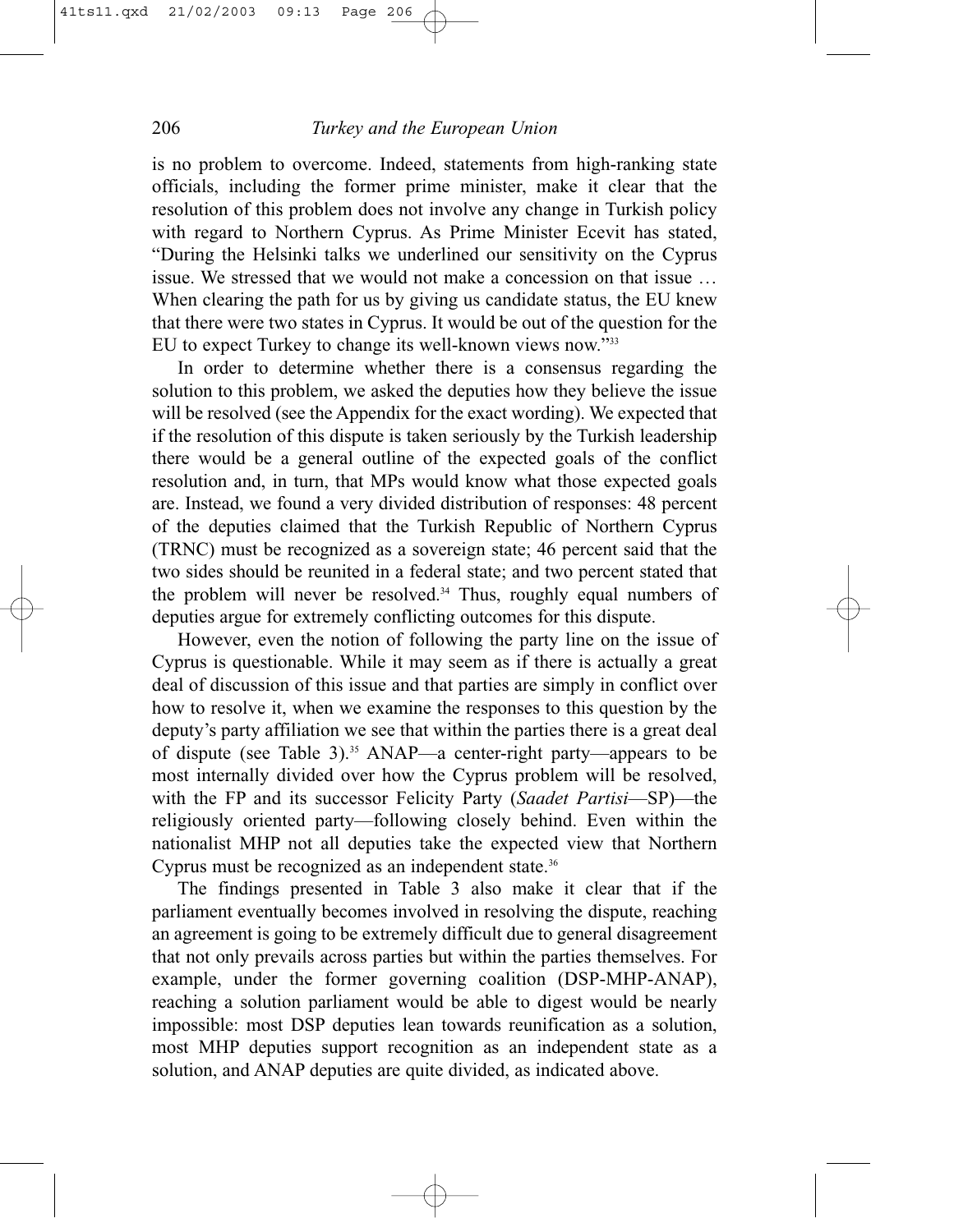| BY PARTY AFFILIATION                               |                 |     |     |                |     |
|----------------------------------------------------|-----------------|-----|-----|----------------|-----|
|                                                    | <b>ANAP DYP</b> |     |     | DSP FP-SP* MHP |     |
| Northern Cyprus must be recognized as independent, |                 |     |     |                |     |
| sovereign state                                    | 40%             | 20% | 20% | 50%            | 71% |
| Northern and Southern Cyprus must be reunited in a |                 |     |     |                |     |
| federal state                                      | 50%             | 80% | 73% | 33%            | 29% |
| The issue will probably never be resolved          |                 |     |     | 8%             |     |
| Other                                              | 10%             |     | 7%  | 8%             |     |

Other 10% – 7% 8% – Number of responses 10 10 15 12 14

TABLE 3 CROSS-TABULATION OF RESOLUTION OF CYPRUS ISSUE

*Note*: \* The Virtue Party-FP was closed down with a Constitutional Court decision and its members resigned and joined SP-Felicity party and their parliamentarian status continued under a new party banner.

Furthermore, there appears to be a great deal of discrepancy between the prime minister's views on resolving the issue and those of his deputies in the parliament. As indicated, Ecevit, who was also the prime minister during the 1974 intervention, seems quite unwilling to make concessions on the Cyprus issue, insisting that there are (and presumably always will be) two different states on the island of Cyprus. As Ecevit clearly states, he believes that if the EU extends membership to Cyprus without an overall settlement on the island's internal political future, Ankara may take the drastic measure of annexing TRNC.<sup>37</sup> However, the responses of his party members in TBMM point to a very different position and indicate that they believe the dispute will end with the reunification of Northern and Southern Cyprus. Overall, the position of the prime minister is quite different from that of the parliamentary coalition supporting him.

We also asked the deputies if they believed that the EU favors the Greek side in Turkish-Greek relations. Eighty-five percent of the deputies believed this to be the case. Thus, part of the obstinacy related to the Cyprus issue on the part of the Turkish government might stem from the perception that there is an unwarranted bias against the Turkish side of the dispute.

## SUPPORT FOR EU MEMBERSHIP AND PERCEIVED COSTS AND BENEFITS

Regarding hopes about Turkey eventually joining the EU as a full member, we expected the Helsinki summit to have produced elites who are quite favorable and hopeful about Turkey's EU membership. However, this summit did not erase all negative feelings and there remain skeptics who voice statements such as "the EU would never allow a situation that would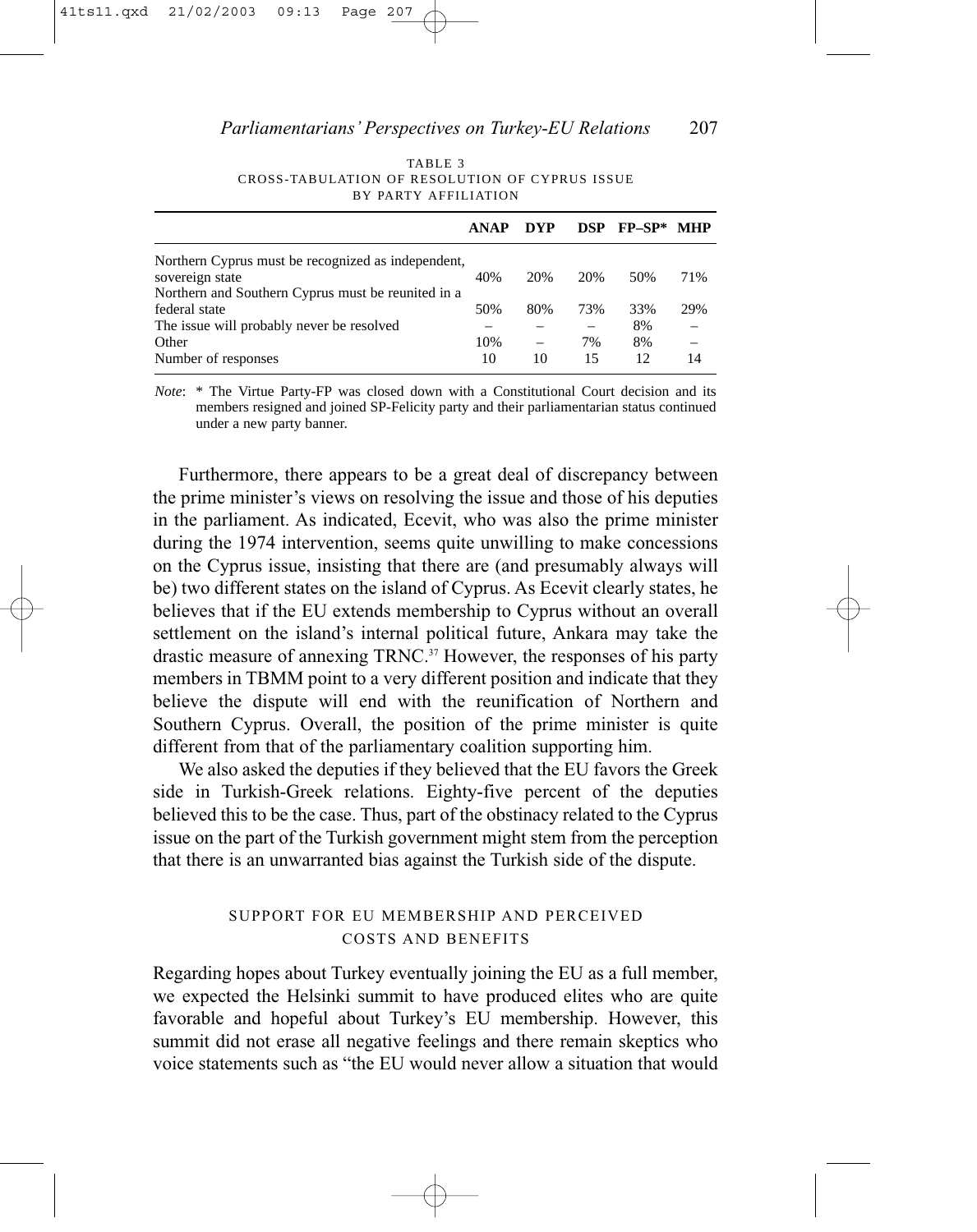upset its own social, economic and cultural balances to develop. As the EU is working out how to delay the entry of the other 12 candidate countries, the terrifying cost of Turkey's entry positively precludes her from ever becoming a full member."38 Thus, we expected some degree of skepticism from political elites with regard to the question of Turkish membership of the EU. In fact, we find that all but one deputy responded that they were either strongly in favor or in favor of Turkey joining the EU as a full member. Moreover, an overwhelming 64 percent of the sample claimed to be strongly in favor of full EU membership for their country. Regarding the time frame for joining, we find only a slight amount of the same sort of skepticism expressed above, with five deputes (eight percent) arguing that Turkey will never be able obtain full EU membership. A small minority (12 percent) of deputies believed that Turkey would be able to join the EU within the next five years, but the rest of the deputies were not quite as hopeful about a short time frame: 30 percent believed full EU membership was possible within the next ten years; 16 percent thought it could happen in the next 15 years; and 12 percent believed EU membership would occur within the next 20 years. In addition, seven percent argued that the process will take longer than 20 years and 15 percent thought that the time frame is difficult to estimate. Thus, while skepticism and hopelessness regarding Turkey's realistic chances for someday joining the EU are evident, we find a great deal of hope that full EU membership is indeed possible in the relatively near future. These results are quite similar to the findings of a non-political elites survey in which 86 percent were reported to be in favor of Turkey becoming a full EU member and 52 percent thought that membership would be granted to Turkey within ten years.39 Note that the non-political elites survey was conducted in the spring of 1999, several months before the landmark Helsinki summit (and still in the shadow of Luxembourg), and so we contend that the results of the deputies survey do not merely reflect the jubilance of the Helsinki summit results. Thus, overall, we can confidently claim that Turkish elites are supportive of Turkey's membership in the EU but are not overly optimistic about the realization of this project in the near future.

What do the political elites see as the major benefits and costs of full EU membership? As was the case when asked about obstacles to full membership, the emphasis is on political development—such as improved democratization and more respect for human rights (see Table 4). That is not to say that socio-economic factors are unimportant. Indeed, this category comes in as a close second response to the political development response. We expected a great deal of concern for establishing European credentials or finally becoming part of Europe as a major benefit of EU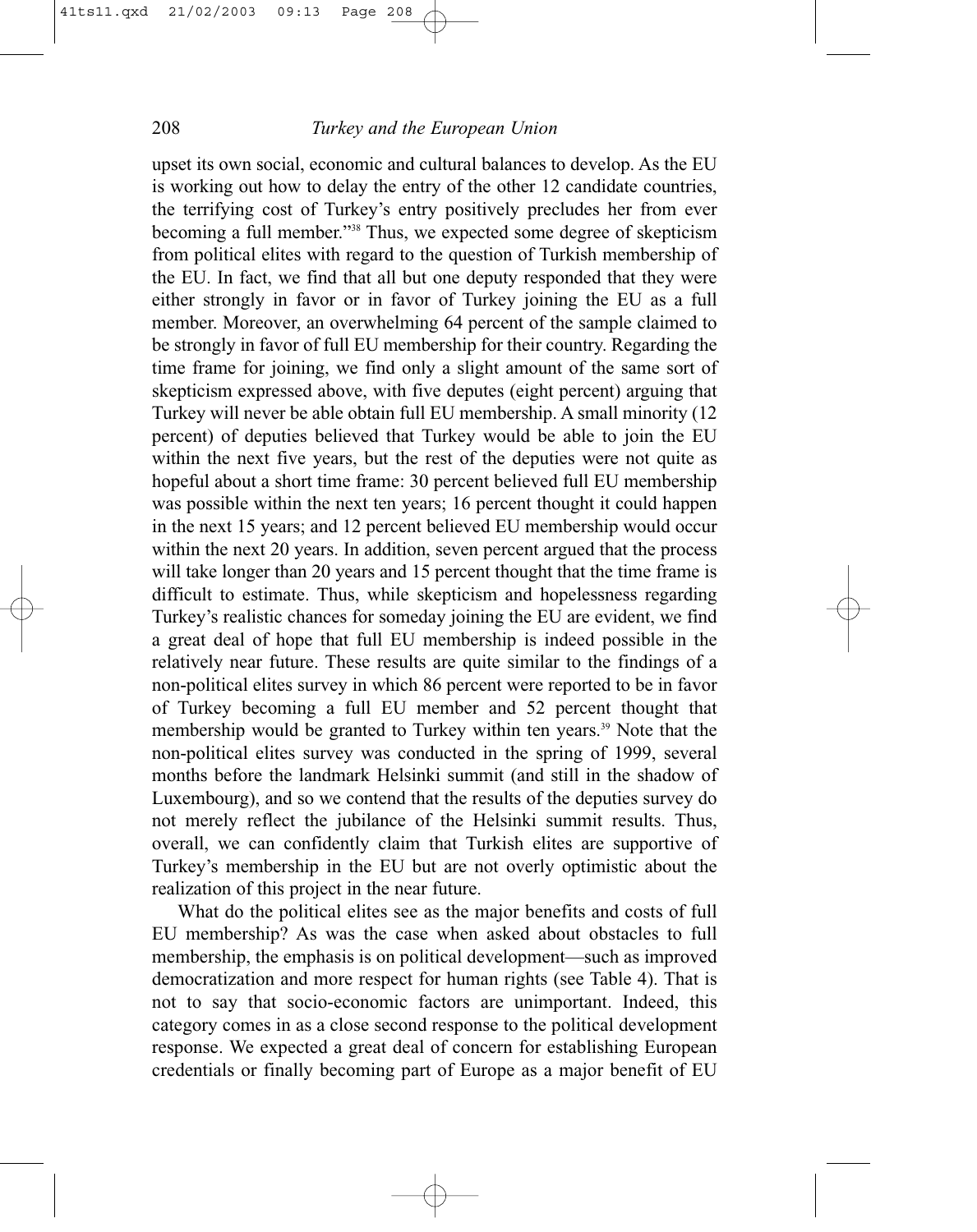TABLE 4

| Advantage                                       | Percent |
|-------------------------------------------------|---------|
| Human rights violations, democracy will improve | 33      |
| Socio-economic development                      | 27      |
| $Other*$                                        | 14      |
| Becoming part of Europe/the West                | 13      |
| Free movement of goods, services, people        |         |
| Legal reform                                    |         |
| Number of responses**                           | 82      |

MOST IMPORTANT ADVANTAGE OF BECOMING A FULL EU MEMBER

*Notes*: \* This category includes responses such as: cultural development, globalization and integration into the world system, the development of universal values, and the state will become more powerful.

\*\* Multiple responses were allowed.

membership but, surprisingly, only a small minority (13 percent) of the responses of political elites point to the importance of this factor. Evidently, our respondents are mostly concerned with the political and economic development that will occur once Turkey is accepted into the EU. In contrast, with the non-political elites, the overwhelming response was that Turkey's socio-economic development would improve. The second most popular response was that Turkey's European credentials would finally be established. Emphasis on democratization and human rights came in a distant third.<sup>40</sup>

Finally, we wanted to observe whether the deputies are concerned about any major costs that would burden Turkey should it join the EU. The most frequent response to this question is that there will be no disadvantages to Turkey from full EU membership (26 percent). However, a similar number of parliamentarians (24 percent) were concerned that there would be some cultural degeneration or that there would be economic deterioration (23 percent) if Turkey joins the EU as a full member. As might be expected, based on the ideological stances of the parties, MHP and FP deputies emphasized the cultural degeneration issue more than other deputies. In fact, all but one of the deputies who mentioned this potential problem were from either the MHP or the FP. ANAP and DSP deputies mentioned the possibility of economic problems more, although some FP and MHP deputies discussed this issue as well. In addition, a minority of the deputies (17 percent) expressed concern that there would be a loss of power or loss of sovereignty as a result of EU membership. This was emphasized in relatively equal numbers across parties. When asked specifically if they thought Turkey's sovereignty would be decreased if the country were to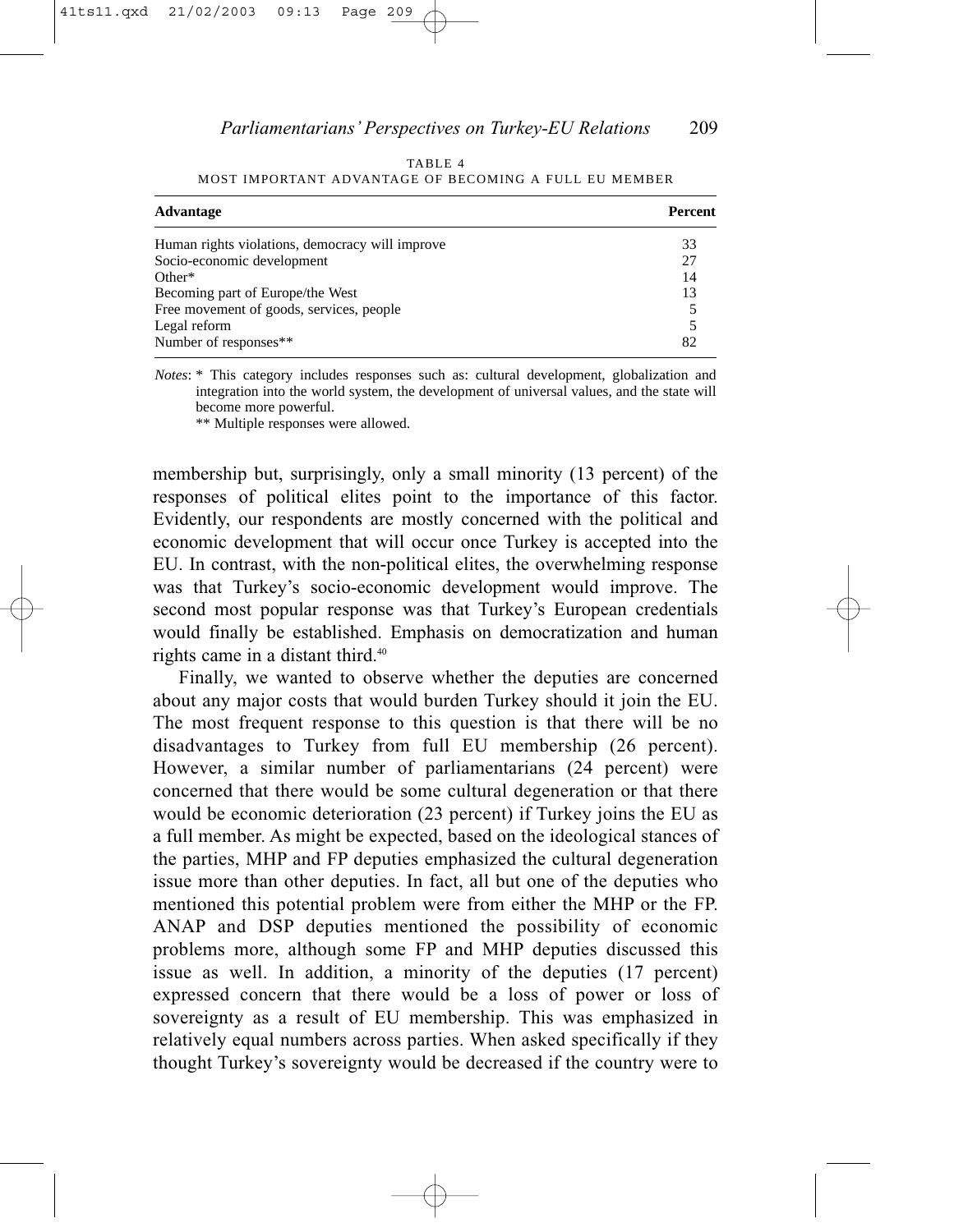become a full EU member, only 44 percent replied affirmatively. Thus, the potential loss of sovereignty does not appear to be a major concern of the deputies in the parliament. This finding illustrates that among the political elites—who should be concerned most about the probable loss of sovereignty for Turkey—there is a lack of comprehension as to what EU membership would entail. This brings us to the analysis of knowledge about the EU among the deputies. Given the fact that most of the conflict in the EU stems from balancing supranational authority with protection of national interests and state sovereignty, it is inevitable that Turkey during its negotiations will have to deal openly with this issue. The political elites' perceptions that this is not an absolutely important issue are partly explained by the general lack of knowledge as to what the process of European integration is about.

## KNOWLEDGE ABOUT THE EU

Conventional wisdom about members of the Turkish parliament is that they are not very well informed about most issues, especially issues that are not directly related to domestic politics. We wanted to test this notion, but in a somewhat indirect manner in order to avoid offending the interviewees. To indirectly gauge knowledge of the EU, we asked the following two questions:<sup>41</sup> "Would any government change in an EU member state affect Turkey's prospects for joining the EU?" and "If Turkey joins the EU (meaning that it will already have accomplished the economic requirements), will it be able to comply with the requirements of the euro?" The first question was asked based on the assumption that deputies in the parliament should know that the German government which was in power at the time of the interview (a Social Democratic-Green coalition under the leadership of Gerhard Schröder) was much more favorable towards Turkey's candidacy than the previous Christian Democratic-led governments. Indeed, the change in the German government in 1998 was one of the key factors that paved the way for Turkey's candidacy for full EU membership. However, deputies in the parliament were mostly oblivious to the effect that changes in member state governments can have on external policy: only 12 percent of them thought that such a change might affect Turkey's prospects for joining the EU. From the answers to these questions, we gather that the MPs do not have a clear understanding of the decisionmaking procedures in the EU.

The second question was chosen because it was expected that the members of TBMM would have some idea as to what economic standards would have to be met in order to join the euro-zone. The euro requirements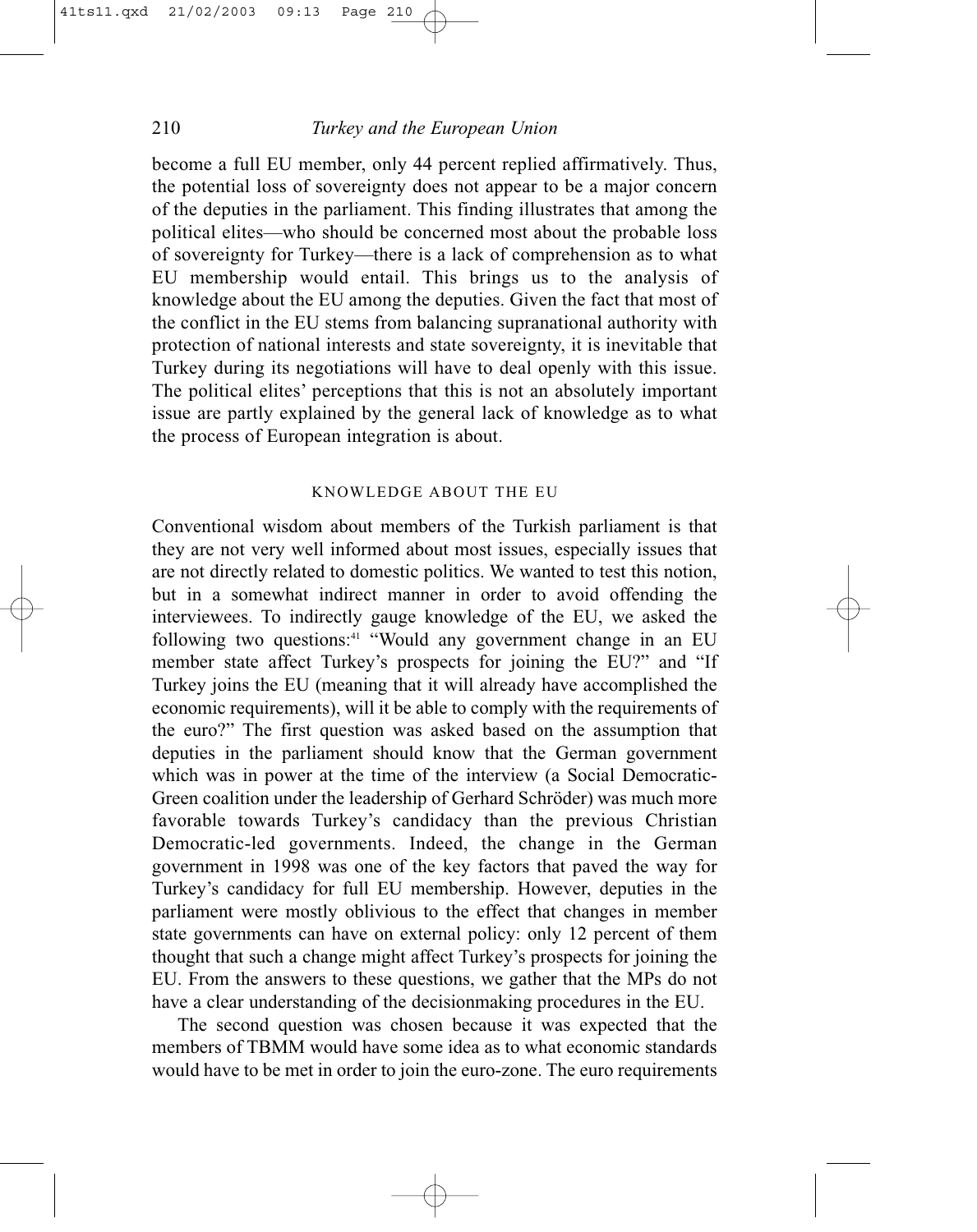are beyond the economic requirements of accession to the extent to which even current members have difficulties in meeting them. Clearly, Turkey's economy does not come close to meeting these standards, and we expected deputies to acknowledge this fact. Participation in the euro-zone requires strict adherence to macroeconomic stability and realization of rigid rules on interest rates, public debt and budget deficit figures. Even though Turkey's macroeconomic indicators are nowhere near the euro requirements, 84 percent of the deputies interviewed claimed that Turkey could indeed meet the requirements for participating in the adoption of the euro. The results from this question and the one discussed above indicate that, unfortunately, those who are making decisions about Turkey's adoption of the EU *acquis* seem to have very little knowledge about the EU itself. Turkish ability to meet the economic aspects of the Copenhagen criteria and the euro requirements are two different things. If the deputies responded "yes" based on the assumption that once Turkey meets the economic aspects of accession criteria this would also suffice for entering the euro-zone, this demonstrates a lack of knowledge about the EU's monetary standards for the euro.

#### **CONCLUSION**

With the EU's enlargement process going ahead at full speed, there is much discussion in Turkey among politicians and media personalities about orchestrating reforms—such as economic restructuring and changing the legal and penal codes—solely for the sake of finally being accepted into the "club." However, despite its importance, we find surprisingly little information regarding mass or elite opinions on the issue until very recently. This analysis was an attempt to fill this gap by gauging the thoughts and concerns of one part of the Turkish public—its nationally elected officials.

What insights do these elites provide into the nature of Turkish-EU relations? First, the consensus regarding full EU membership is encouraging. There does not appear to be any opposition whatsoever to Turkey entering the EU as a full member someday. Such overwhelming support will, of course, be necessary during a time of extensive reform in preparation for accession. Additionally, the level of hope is quite high. Even before the Helsinki summit, at which Turkey was granted candidacy, such hope among non-political elites was also surprisingly high.<sup>42</sup> In other words, political and non-political elites alike do not express too much concern that the EU will never allow Turkey into the "club." This hopefulness is important because if elites believe that the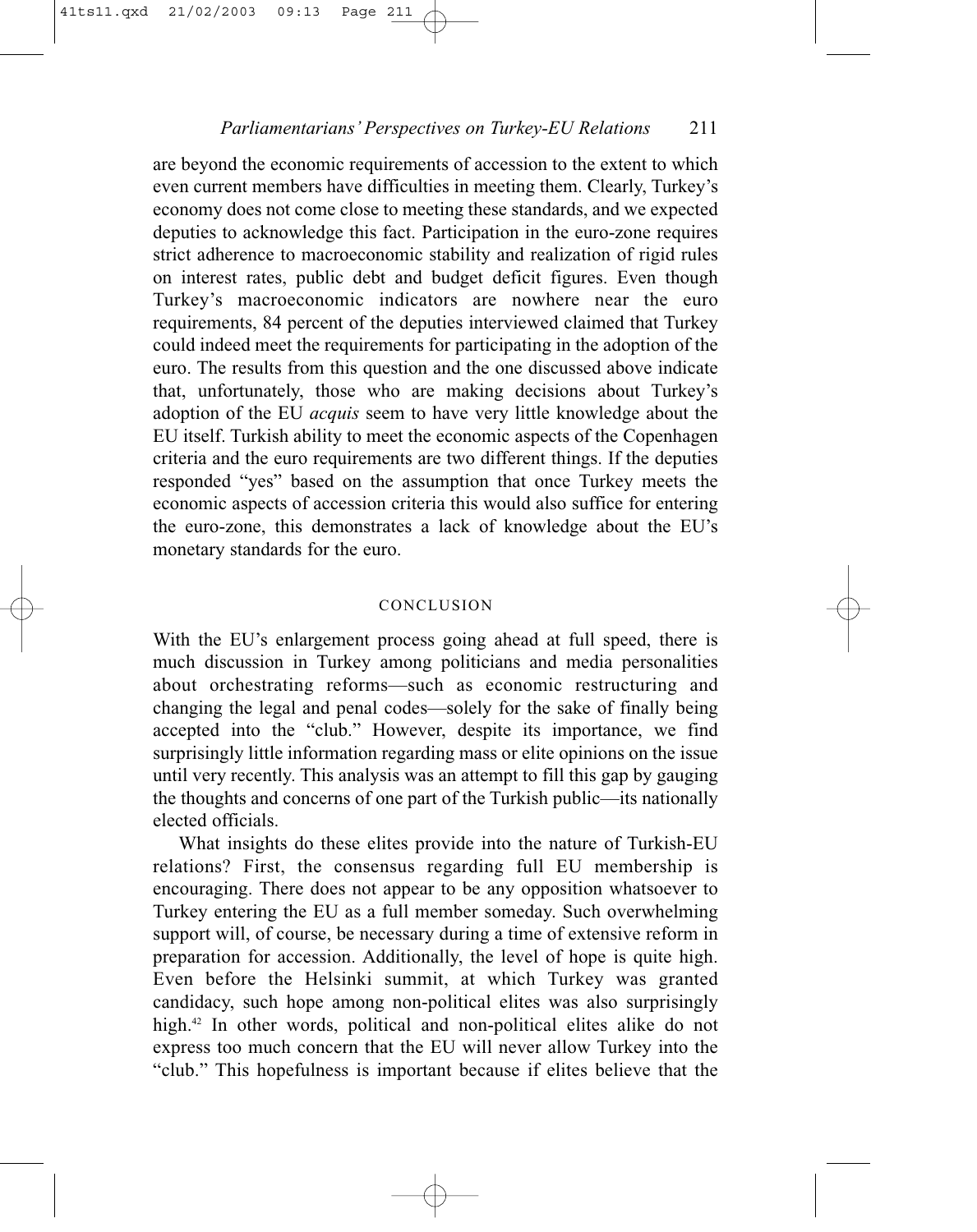effort of preparation—especially the adoption of EU legislation—is in vain, then their support is likely to wane quickly. This is also an important consideration as, in July 2002, the Turkish parliament adopted a major constitutional package dealing with such issues as the abolition of death penalty and the right of education and broadcasting in languages other than Turkish. This was quite an important step towards EU membership, but, as noted, far more is likely to be required, and the political will of Turkish elites will be necessary to carry out these reforms. One should note that MHP parliamentarians voted "no" on the reform package despite the repeated reassurances from the MHP that they support EU membership.

Second, based on the emphasis on the political aspects of EU membership, it appears that Turkish MPs believe that significant improvements in the political system—primarily in the functioning of the democratic institutions and the improvement of human rights—will be necessary before obtaining full EU membership *and* that these improvements will be a result of finally achieving full membership. In other words, in the eyes of the political elite the prospect of EU membership is working to help consolidate democracy in Turkey and will ultimately guarantee that Turkey will be a consolidated democracy, *a la* Spain and Portugal.

The next most emphasized problem facing Turkish membership—as well as an advantage if Turkey is indeed accepted into the EU—is related to socio-economic development. This is not surprising given the current problems of inflation, income disparities and regional development disparities. It is apparent that many deputies realize that the level of development in Turkey lags significantly behind that of even the poorest EU country, and that—as in the case of political development—the process of preparing for full membership, as well as the membership itself, should dramatically improve the economy of Turkey. The financial problems facing Turkey since the November 2000 and February 2001 crises clearly illustrate the need for macroeconomic stability.

We encountered two potential problems in elite perceptions of Turkish-EU relations. The first of these was discussed extensively above, and relates to the Cyprus issue. The problem, as we see it, is that elites in Turkey do not perceive this issue to be a major obstacle to Turkish membership of the EU, implying that the other factors are more important and, if those are resolved, Turkey should still be able to enter the EU even if the dispute with Greece over Cyprus continues. Unless Greek leaders suddenly change their position on this issue, it seems highly unlikely that Greece will allow Turkey to join the EU if Turkey continues with the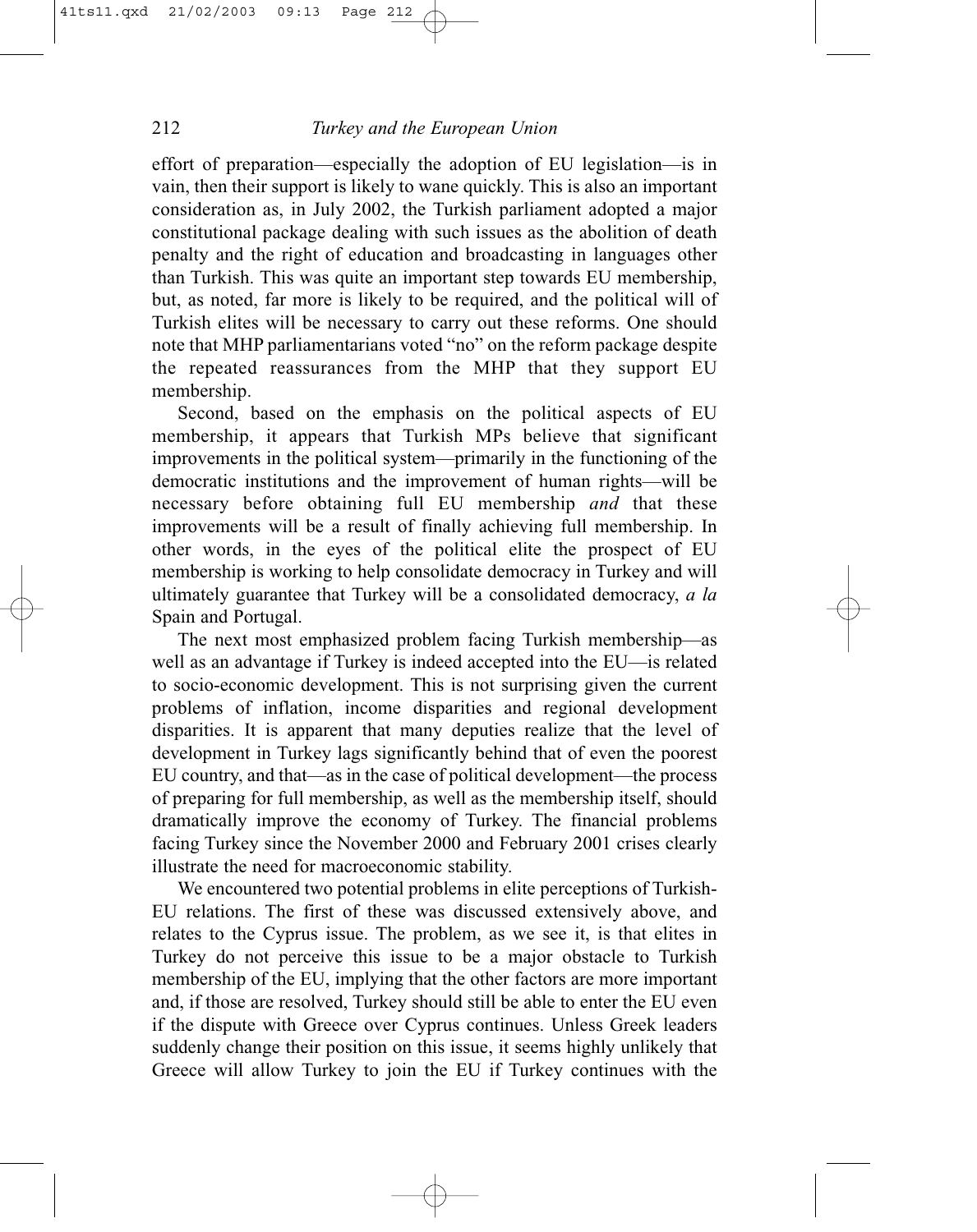position outlined by Ecevit (that there are two separate countries on Cyprus). The failure of our sample of deputies to acknowledge the importance of this problem indicates a lack of understanding of how the voting on the accession of new member states occurs within the EU (by unanimous vote in the EU Council of Ministers, with the assent of the European Parliament and each member state parliament). Thus, even though Cyprus is not part of the EU's accession criteria, the EU's decisionmaking structures will make it an equally important factor influencing Turkey's accession.

This research has focused on political elite views of Turkish-EU relations. We should stress that—other than a few opinion polls—very little is known about mass opinion regarding the EU within Turkey, particularly regional and social sector variation in support of Turkish membership of the EU. However, the TESEV-sponsored mass opinion survey on Turkish people's attitudes towards the EU conducted in spring 2002 (the results of which are discussed in this volume) is an important step in that regard. Thus, while our research can be seen as a "first attempt" at understanding the nature of opinion towards internationalized governance in Turkey, much more work in this area is necessary, particularly on *mass* opinion, which is likely to be quite different from the opinions of Turkish political elites. The national elections in Turkey that took place in November 2002 altered the configuration of the parliament. The newly founded Justice and Development Party (*Adalet ve Kalkınma Partisi*—AKP), representing the religious and center-right conservative vote, and the Republican People's Party, representing the social democratic vote, were elected to parliament. Although these two parties also repeatedly voice their support for EU membership, the November 2002 elections changed the Turkish political elite's opinion, making it somewhat different from that pictured in this essay.

#### APPENDIX: THE SURVEY INSTRUMENT (ONLY THE PORTION RELATED TO EUROPEAN UNION ISSUES)

1. Are you in favor or opposed to Turkey eventually joining the EU as a full member? Would you say you are:

 $\square$  Strongly in favor 1<br> $\square$  In favor 2  $\Box$  In favor  $\Box$  Opposed 3  $\Box$  Strongly opposed 4 □ Don't know 5  $\Box$  Other 6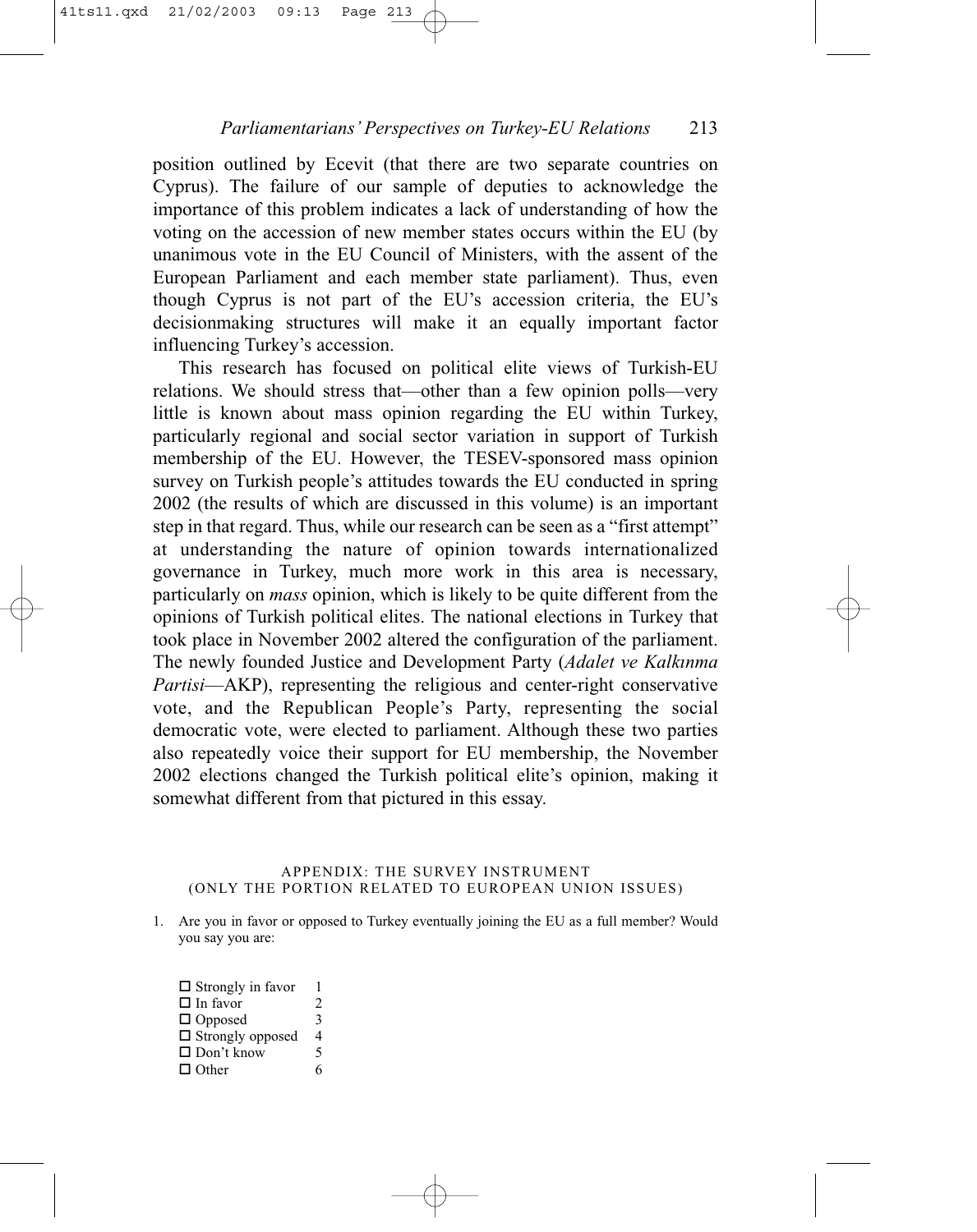- 2. What about the citizens living in your district: Do you believe they are in favor, opposed, or do they not care very much whether Turkey joins the EU as a full member?
	- $\Box$  They are definitely in favor 1  $\Box$  They are mostly in favor 2  $\Box$  They are mostly opposed  $3$  $\Box$  They are definitely opposed 4  $\Box$  They do not care one way or the other 5  $\Box$  Don't know 6
- 3. In your opinion, what is the most important obstacle that must be overcome before Turkey will be admitted to the EU as a full member?
- 4. What do you believe would be the best thing about Turkey becoming a full EU member?
- 5. What do you believe would be the worst thing about Turkey becoming a full EU member?
- 6. Do you believe that Turkey will eventually join the EU as a full member, and if so, in what time frame? Would you say that:

| $\mathfrak{D}$ |
|----------------|
| 3              |
| 4              |
| 5              |
| 6              |
|                |
|                |

a) [If response is "Turkey will never join"] Please explain.

7. The following is a list of potential obstacles for Turkey with regards to full membership in the EU. Please state which of these potential obstacles you consider to be important and then indicate on the list which is most important, second most important, etc.?

| — The position of the military in politics            |   |
|-------------------------------------------------------|---|
| -The level of human rights violations in Turkey       | 2 |
| -The level of democratization in Turkey               | 3 |
| The lack of economic development in Turkey            |   |
| — The large size of the population in Turkey          | 5 |
| The problem in the southeastern part of the country 6 |   |
| -Political Islam                                      |   |
| —Turkey being a Muslim country                        |   |
| — The conflict with Greece over Cyprus                |   |
| Other.                                                |   |

- 8. In your opinion, which group in Turkey will benefit most from full membership in the EU? (Please explain.)
- 9. Which group will suffer most? (Please explain.)
- 10. Does the recent change in the Austrian government affect Turkey's prospects for joining the EU?  $\Box$  Yes 1

 $\Box$  No 2

a) [If YES] Please explain.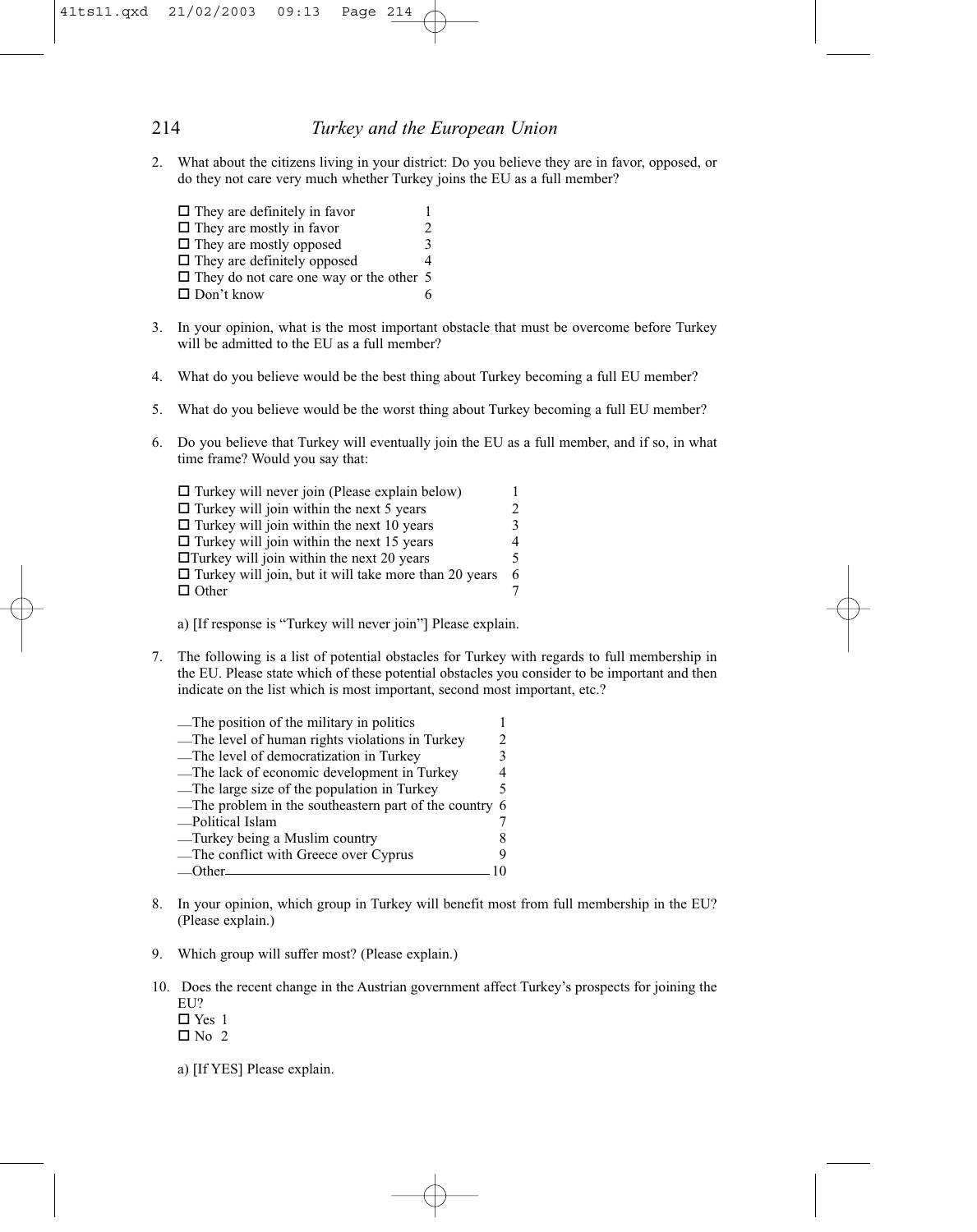11. Would any government change in any other country affect Turkey's prospects for joining the EU?

 Yes 1  $\Box$  No 2

- a) [If YES] Please explain.
- 12. Which of the following statements best describes your belief about how the conflict with Greece over the Cyprus issue will eventually be resolved, or do you have another view on this?
	- $\Box$  The only viable solution is for Northern Cyprus to be recognized as an independent sovereign state. 1  $\Box$  The only viable solution is for Northern and Southern Cyprus to be reunited in a
	- federal state, as equal parties. 2<br>The issue will probably never be resolved. 3  $\Box$  The issue will probably never be resolved.  $\Box$  3<br> $\Box$  Other 4  $\Box$  Other 4
	-
	- a) [If "The issue will probably never be resolved"] Please explain.

For the following statements, can you please say whether you strongly agree, agree, disagree, strongly disagree, or are undecided?

|                                                                                                                                | Strongly<br>Agree | Agree         | Disagree | Disagree | Strongly Undecided | Other |
|--------------------------------------------------------------------------------------------------------------------------------|-------------------|---------------|----------|----------|--------------------|-------|
| 13. In Turkish-Greek relations, the European<br>Union tends to favor the Greek side.                                           |                   | 2             | 3        | 4        | 5                  | 6     |
| 14. Turkey's sovereignty will be decreased<br>considerably as a result of<br>full membership in the EU.                        | 1                 | $\mathcal{L}$ | 3        | 4        | 5                  | 6     |
| 15. Turkish institutions are currently capable.<br>of managing the process of adopting the<br>EU criteria for full membership. |                   | 2             | 3        | 4        | 5                  | 6     |
| 16. A referendum should be conducted<br>before Turkey enters the EU as a<br>full member.                                       |                   | $\mathcal{P}$ | 3        |          | 5                  | 6     |

17. If Turkey joins the EU, will it be able to comply with the requirements of the euro?

#### □ Yes  $\Box$  No

a) Please explain.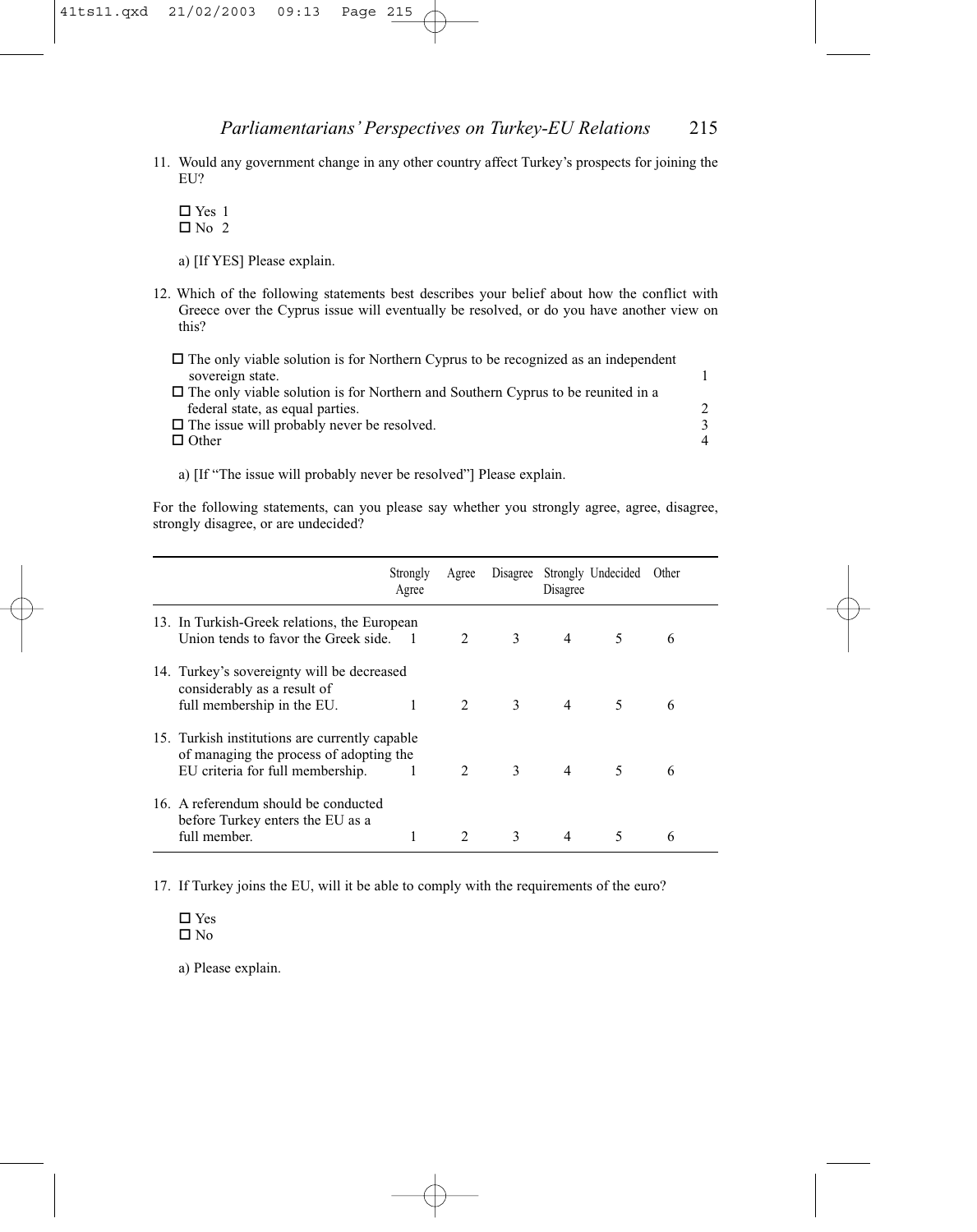#### **NOTES**

Special thanks to Burcu Gezgör, Yusuf Gözükücük, Fatih Gülgönül, Ayşe Sargın and Ahu Tatlı for their invaluable assistance in conducting the interviews for this project. Any errors in interpretation are the sole responsibility of the authors.

- 1. The Council of the European Union, Luxembourg *Presidency Conclusions*, Dec. 12–13, 1997, <http://www.europa.eu.int/council/off/conclu/dec97.htm>.
- 2. The Copenhagen criteria consist of political aspects (the functioning of democratic institutions), economic aspects (the stability of macroeconomic factors and functioning market economy) and the adoption of the EU's *acquis communaitaire*.
- 3. Vast reforms have already been adopted in the Turkish Grand National Assembly (TBMM) since October 2001. However, the adoption of these particular laws is likely to be only the first—albeit important—step in the process of actually having the type of political system that the EU envisions. In addition, there is some doubt as to whether the reforms that have been passed thus far are enough to meet EU political standards. Thus, the political will to continue with reforms must be present.
- 4. Another important factor in Turkey's application for associate membership was, of course, Greece's application for associate member status. The Turkish application was lodged just 16 days after the Greek application. Traditionally, Turkish policy has been to balance Greece in international organizations and platforms.
- 5. A military coup and disarray in the government after the military returned power to the civilian government delayed the signing.
- 6. These association agreements gave Turkey and Greece a privileged status in their relationship with the EC and acted as a testament to both their eligibility for membership and Europeanness. In all the other association agreements, specifically the Europe Agreements signed with the Central and Eastern European countries, such references to full membership were cleverly evaded, perhaps in the light of the Turkish experience.
- 7. In the 1970s there were several disagreements over key issues. For a summary, see Meltem Müftüler-Baç, *Turkey's Relations with a Changing Europe* (Manchester: Manchester University Press, 1997), pp.53–74.
- 8. Atilla Eralp, "Değişen Savaş-Sonrası Uluslararası Sistemde Türkiyeve AT" [Turkey and EC in the Changing Post-War International System], in Canan Balkır and Alan Williams (eds.), *Türkiye ve Avrupa ilişkileri* [Turkey and Europe Relations] (Istanbul: Sarmal Yayınevi, 1996), p.112.
- 9. The current proposal by the European Commission suggests that in 2004 there will be a "big bang" enlargement that includes all of the Central and Eastern European (CEE) applicants, as well as Cyprus and Malta. The only CEE candidates not slated for full membership at that date are Romania and Bulgaria. It is not definite that the big bang will occur, but clearly countries like Slovenia, Poland, Hungary, the Czech Republic and Estonia will be admitted in the very near future.
- 10. This change in the configuration of preferences was seemingly due to two factors. One was the September 1998 general election in Germany, which produced a Social Democratic-Green governing coalition. From the start of this new government's term the leadership was quite clear about its support for Turkish membership of the EU. The other important change in the configuration was that Greece became considerably less hostile toward Turkey, presumably prompted by the major earthquakes that hit the Istanbul and Athens areas in August and September 1999. These natural disasters produced a significant warming of Turkish-Greek relations as the two sides moved to assist one another with rescue and relief efforts. See Ayten Gündoğdu, "Identities in Question: Greek-Turkish Relations in a Period of Transformation," *Middle East Review of International Affairs* (MERIA), Vol.5, No.1 (March 2001), <http://meria.idc.ac.il>.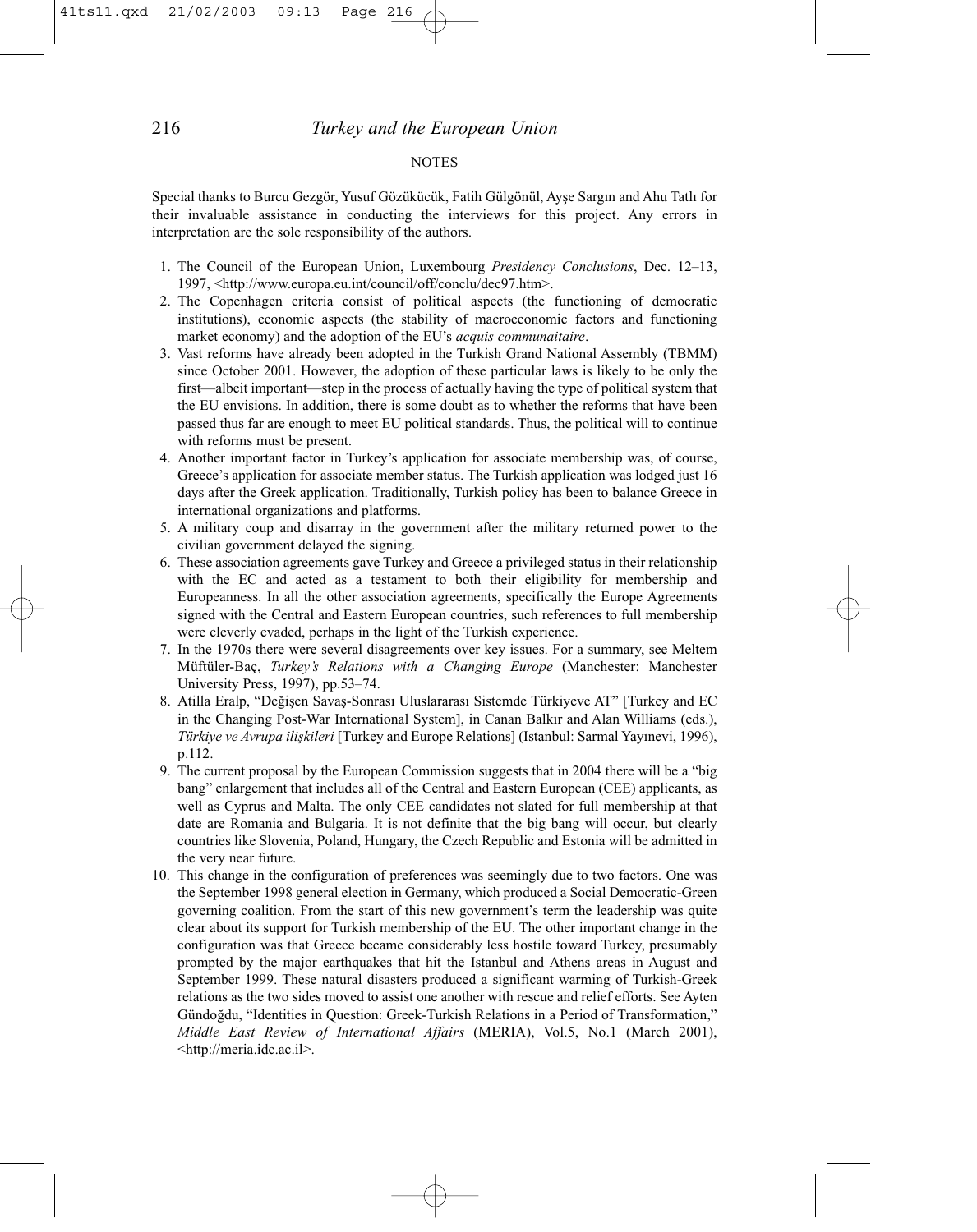11. The EU claims that until Turkey fulfils the Copenhagen criteria accession negotiations with Turkey cannot begin.

41ts11.qxd 21/02/2003 09

- 12. Fuad Aleskerov, Gamze Avcı, Ian Iakouba and Ziya Ümit Türem, "European Union Enlargement: Power Distribution Implications of the New Institutional Arrangements," *European Journal of Political Research*, Vol.41, No.3 (2002), pp.379–94.
- 13. Lauren M. McLaren, "Turkey's Eventual Membership of the EU," *Journal of Common Market Studies*, Vol.38, No.1 (2000), pp.117–29.
- 14. Piret Ehin, "Determinants of Public Support for EU Membership: Data from the Baltic Countries," *European Journal of Political Research*, Vol.40, No.1 (2001), pp.31–46.
- 15. Quoted in Peter Norman, "Bold Approach Carries Risk," *Financial Times*, Dec. 3, 1999.
- 16. See <http://www.europa.eu.int/comm/dg1a/enlarge/report\_11\_98\_en/turkey/b10.htm>.
- 17. For example, in 1997 Luxembourg's Prime Minister Jean Claude Junckers stated with regard to Turkey that "the EU cannot sit at a negotiating table with a country where torture is widespread." See Nurdan Bernard, "Turkey Pains in the Summit," *Yeni Yüzyıl* (Turkish Daily Newspaper), Dec. 13, 1997.

Similarly, Anna Lindh, Sweden's Minister of Foreign Affairs, initially opposed Turkey's candidacy status until it made improvements on its human rights record. See Leyla Boulton, "EU Protests to Turkey at Kurd Mayors' Arrest," *Financial Times*, Feb. 25, 2000.

- 18. See Freedom House website country ratings, **<**http://www.freedomhouse.org/ratings/ index.htm>.
- 19. See Eurostat, *Statistical Yearbook on Candidate and South-East European Countries* (Brussels: The European Commission, 2000), Vol.3, pp.51–5.
- 20. Meltem Müftüler-Baç, "Through the Looking Glass: Turkey in Europe," *Turkish Studies*, Vol.1, No.1 (Spring 2000), pp.21–35.
- 21. John Redmond, *The Next Mediterranean Enlargement of the European Community: Turkey, Cyprus, and Malta?* (Aldershot: Dartmouth, 1993), p.17.
- 22. See Nurdan Bernard, "Turkey Pains in the Summit," *Yeni Yüzyıl*, Dec. 13, 1997.
- 23. Chris Nuttall and Ian Traynor, "Kohl Tries to Cool Row with Ankara," *Guardian*, March 7, 1997.
- 24. For further information on the Turkish population figures, see <http://www.die.gov.tr/ konularr/nufusSayimi.htm>.
- 25. As the Nice summit occurred several months after these interviews, we do not contend that the deputies are reacting to the Nice summit results in this survey. However, even before Nice, it was common knowledge that Turkey had a very large and very poor population and, for this reason, we expected that deputies might think this is one of the causes for problematic relations with the EU.
- 26. Members of parliament have rather busy schedules, and we realized that they might give hasty responses to our questions. For this reason, we posed this particular question in two different ways so that the MP would have another chance to think carefully about it. In addition, in previous research conducted by McLaren (2000) certain issues—such as Cyprus and the role of the military—were severely de-emphasized. Thus, the current survey attempted to understand if the respondent would "remember" that these issues were important once they were presented together in a list.
- 27. Ziya Öniş, "Greek-Turkish Relations and the European Union: A Critical Perspective," *Mediterranean Politics*, Vol.6, No.3 (2001), pp.31–45.
- 28. Douglas Frantz, "Some in Turkey see Minefield Along road to European Union," *New York Times*, Dec. 1, 2000.
- 29. "A Survey of European Union Enlargement," *Economist*, 19 May 2001; Neil Nugent, "EU Enlargement and the Cyprus Problem," *Journal of Common Market Studies*, Vol.38, No.1 (2000), pp.131–50.
- 30. For the positions of Turkey and the EU on Cyprus, see pp.55–78 of this volume.